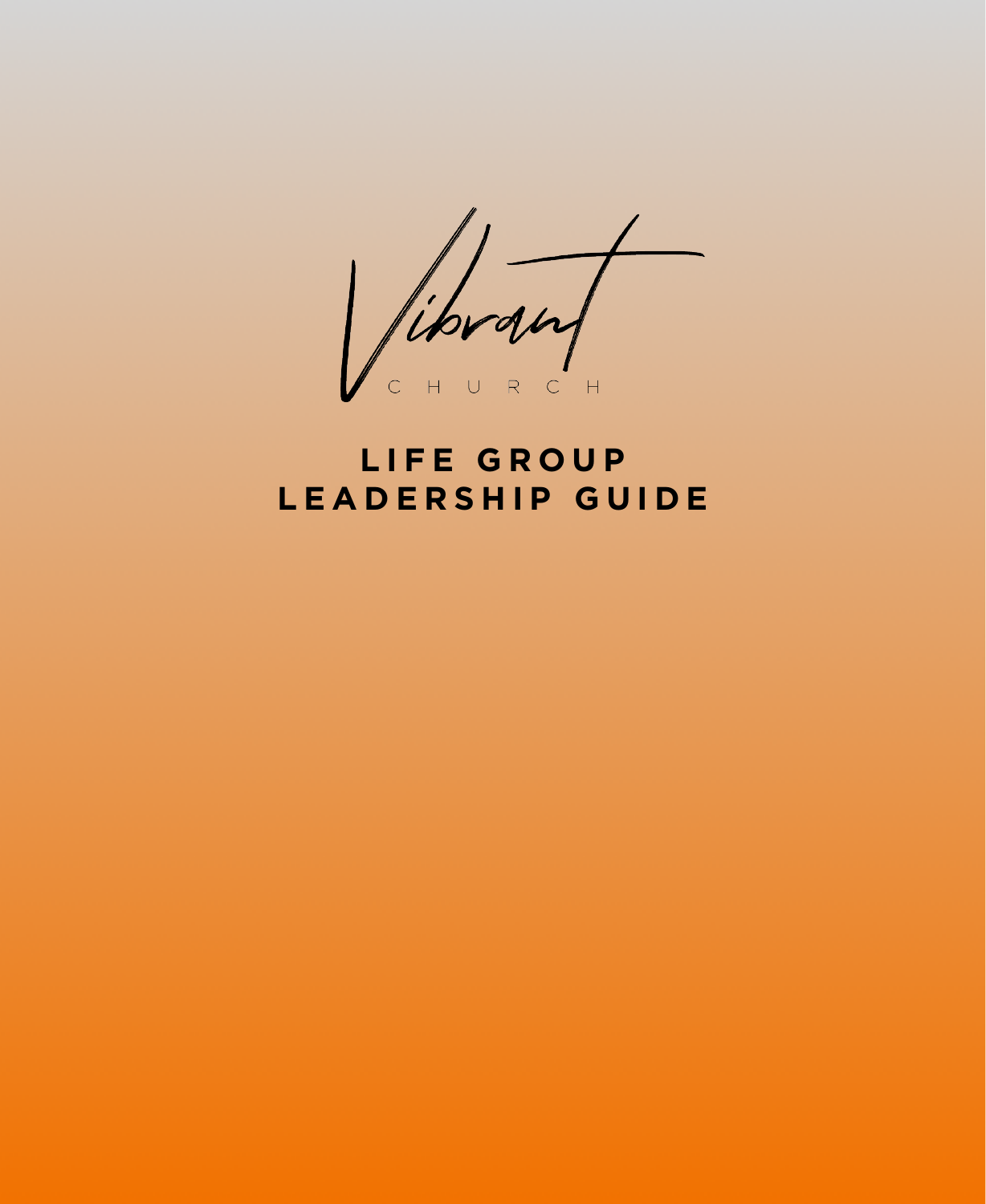# **TABLE OF CONTENTS**

- **3** Life Groups Leadership Guide Why Life Groups Exist What a Life Group Looks Like Your Role as a Life Group Leader How to Start Your Life Group **17** Frequently Asked Questions **23** Important Documents Honor Code Leadership Commitment Abuse Policy Acknowledgment
- **26** Scripture Resource

All Scripture is from the New International Version unless otherwise noted. First Edition - V2 - August 2021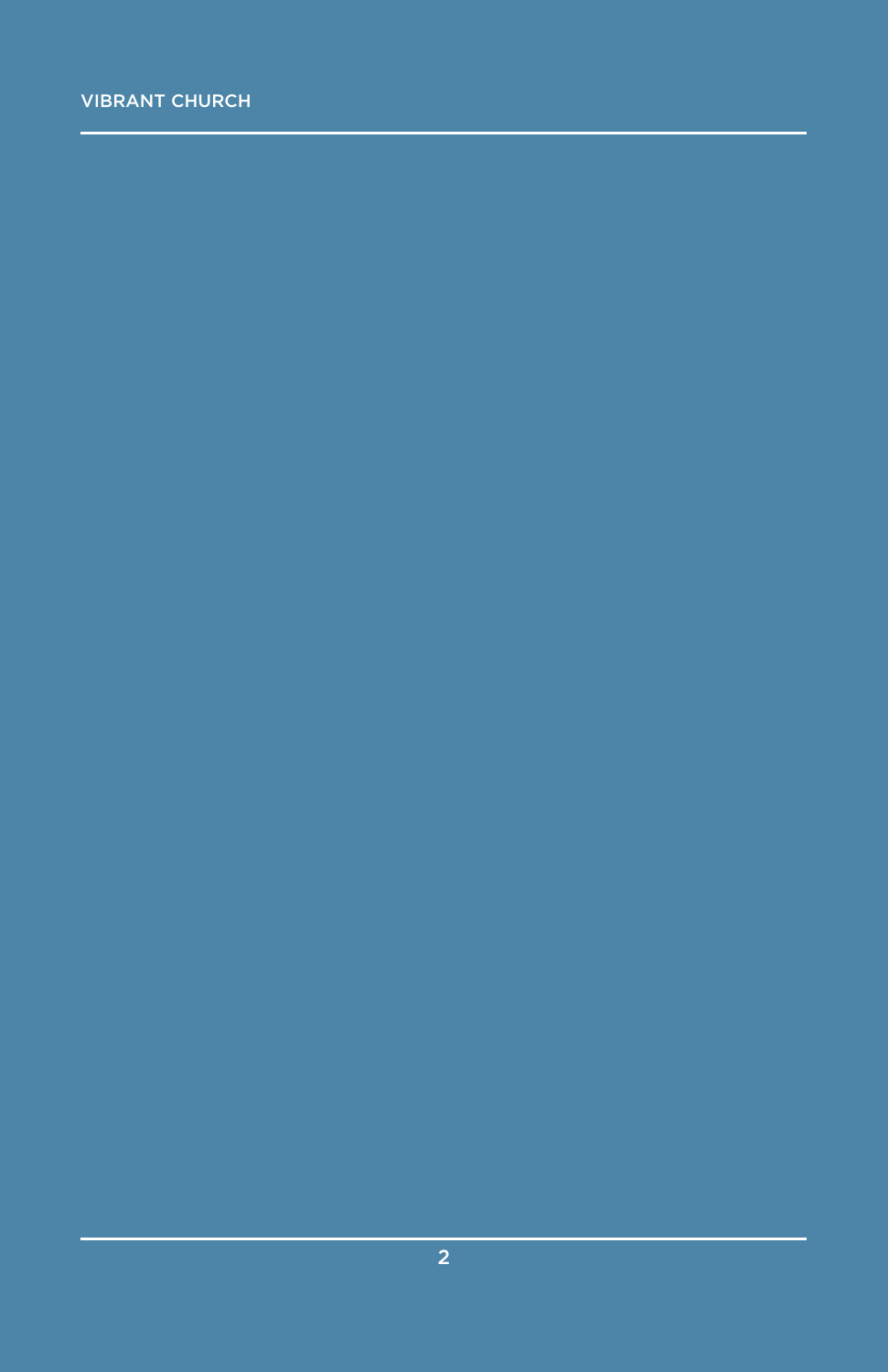# **WHY LIFE GROUPS EXIST**

Life Groups have one, simple purpose—to bring people together. We believe God created us to live in community with others and only then can we experience the full life He intends for us.

We believe life change happens in the context of **Relationships.** 

Meaningful relationships can be hard to find, and Life Groups exist to make life-changing relationships relevant and accessible to you.

*Two are better than one, because they have a good return for their labor: If either of them falls down, one can help the other up. But pity anyone who falls and has no one to help them up. Also, if two lie down together, they will keep warm. But how can one keep warm alone? Though one may be overpowered, two can defend themselves. A cord of three strands is not quickly broken.*

#### **ECCLESIASTES 4:9-12**

## Vibrant Church Life Groups Model

At Vibrant Church, we believe our church must grow larger and smaller at the same time.

We grow larger to reach as many people as possible with the life-giving message of Jesus. We gather in Life Groups to build community and care for people.

Vibrant Church is a church of Life Groups, not a church with Life Groups.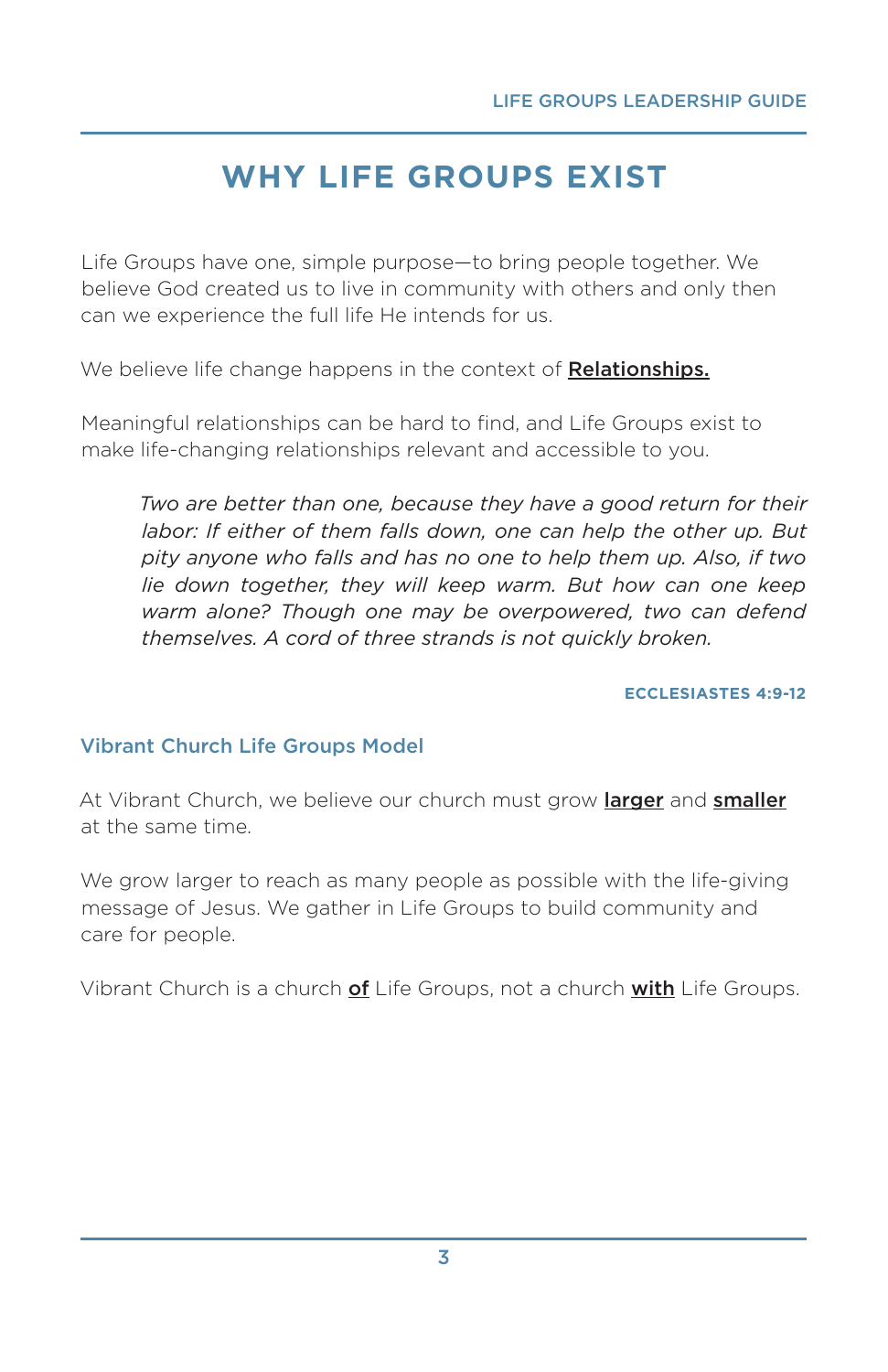#### VIBRANT CHURCH

We base our Life Group model on the early church as described in the Bible in the book of Acts. In Acts, you can read about the tremendous growth of the first church in Jerusalem, where Life Group meetings in homes helped lay the foundation.

*Day after day, in the temple courts and from house to house, they never stopped teaching and proclaiming the good news that Jesus is the Messiah.*

**ACTS 5:42**

## Life Groups offer people:

## 1. A Place to connect

*Yes, whatever a person is like, I try to find common ground with him so that he will let me tell him about Christ and let Christ save him.*

#### **1 CORINTHIANS 9:22 TLB**

We were not made to do life alone. God created us for community, and Life Groups provide a place to connect with others, share life, and grow in faith together.

## 2. A Place to protect

*We know what real love is because Jesus gave up his life for us. So we also ought to give up our lives for our brothers and sisters.*

#### **1 JOHN 3:16 NLT**

It is through life together that our problems become smaller, and God uses others to bring support and encouragement to our lives. Life Groups become a place where others don't just know your name, but care about what is happening in your life and want to support you in your spiritual journey.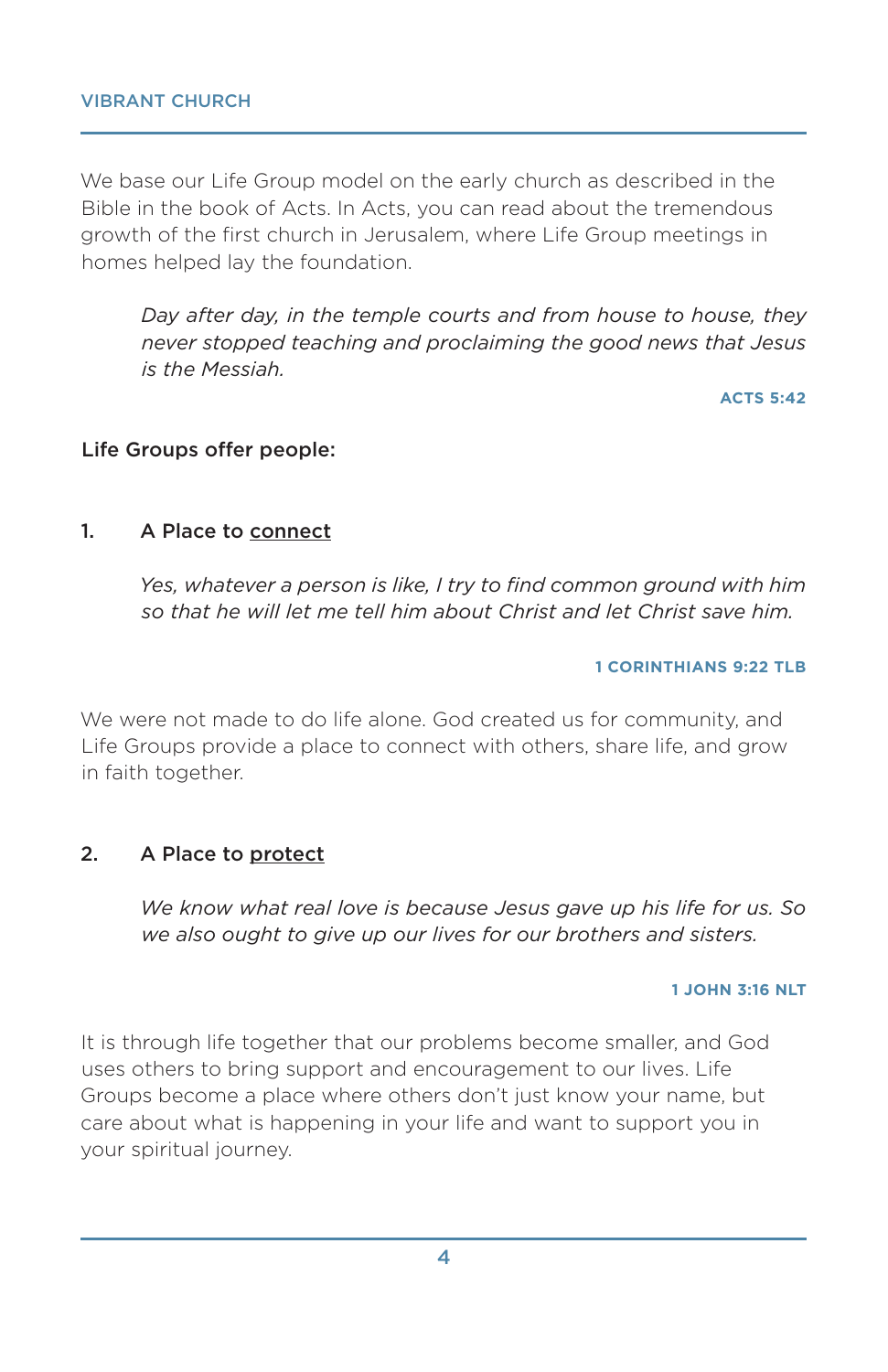## 3. A Place to grow

*As iron sharpens iron, so one person sharpens another.*

#### **PROVERBS 27:17**

We believe every person is created with God-given potential to make a difference in the world. Life Groups are a place you can grow with others to become more like Jesus and reach the potential God has put inside you.

# **WHAT A LIFE GROUP LOOKS LIKE**

### Your Life is Your Group

At Vibrant, we use a *free market* approach to Life Groups. This means we want people to gather together based on the things they enjoy and are important to them. Essentially, the things you are already doing in your life are the things that can make up your Life Group!

Free market leaders form their group around their gifts or interests.

From sports groups to lunch groups, mom groups to student groups, Bible study groups to creative arts groups, our groups are as varied as we are. All groups fall within one of seven hubs.

- Men
- Women
- Marriage and Family
- Freedom
- Outreach
- Prayer

• Students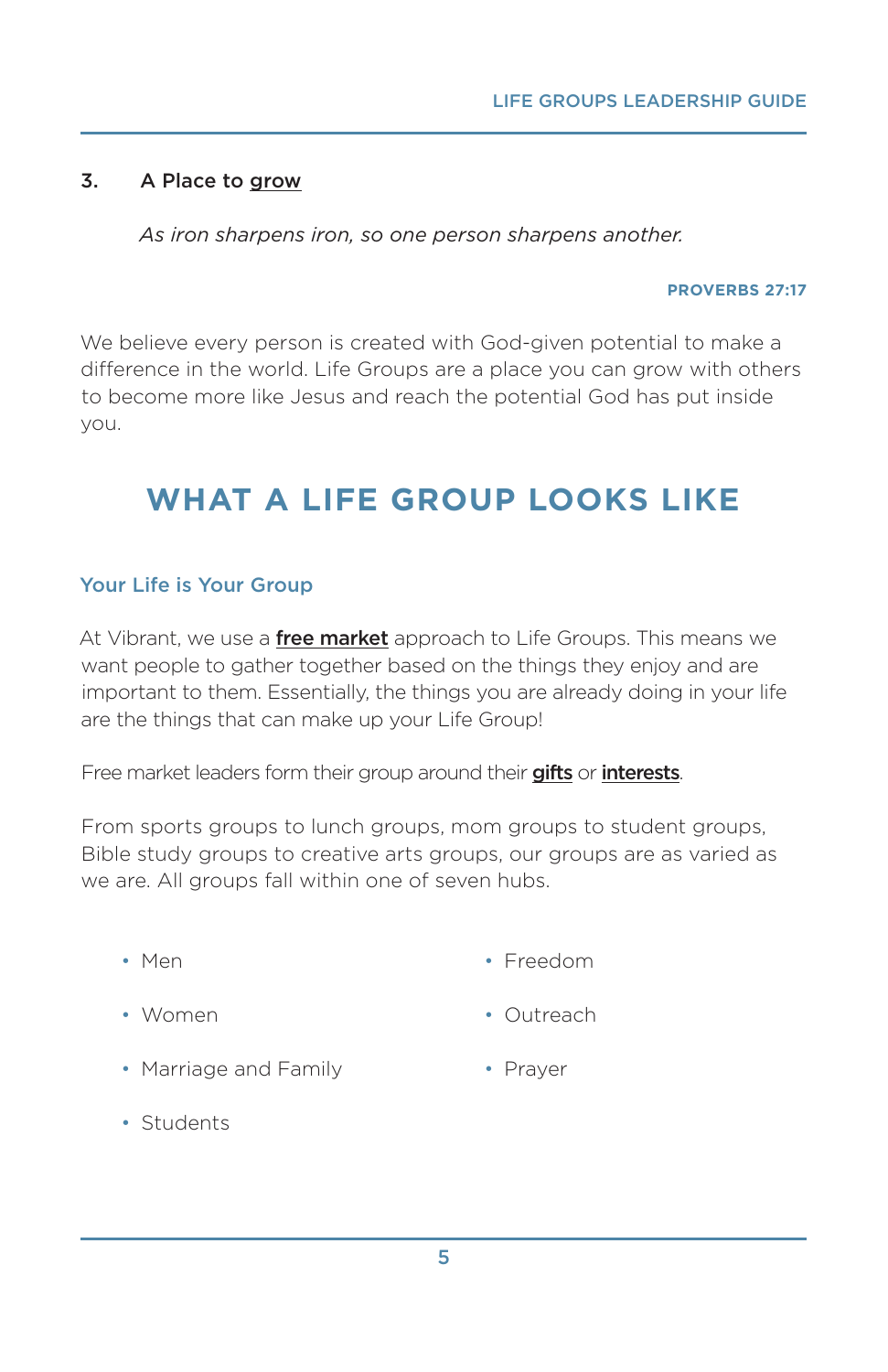## Group Structure

Groups meet throughout the year in three semesters.

|       | Winter/Spring - 13 Weeks | Summer - 6 Weeks |  |  |         |       | Fall - 13 Weeks |         |       |      |     |
|-------|--------------------------|------------------|--|--|---------|-------|-----------------|---------|-------|------|-----|
|       |                          |                  |  |  |         |       |                 |         |       |      |     |
| . JAN | FFB.                     | MAR              |  |  | MAY JUN | JUL - |                 | AUG SEP | OCT - | NOV. | DEC |

Groups meet twice a month during each semester.

Groups meet in a variety of places like homes, parks, restaurants, coffee shops and office buildings.

New groups start every semester making it easy to build community and enjoy different types of groups.

## No matter what your group meets about, each meeting should be made up of four things:

## 1. Casual Fellowship

Laid back time for group members to talk and get to know each other.

## 2. Activity or Discussion

This will vary based on what kind of group you're leading. It could be an activity like Frisbee or outreach or a discussion about a book or Sunday message.

## 3. Prayer

Ask for prayer requests from group members and pray at the beginning and/or the end of each group meeting.

## 4. Spiritual Component

This is what differentiates your Life Group from your neighborhood supper club. Whether it's through activities or discussion, always find a way to include the Word of God. This can be as simple as sharing something God is teaching you with the group or talking about a verse you read that week.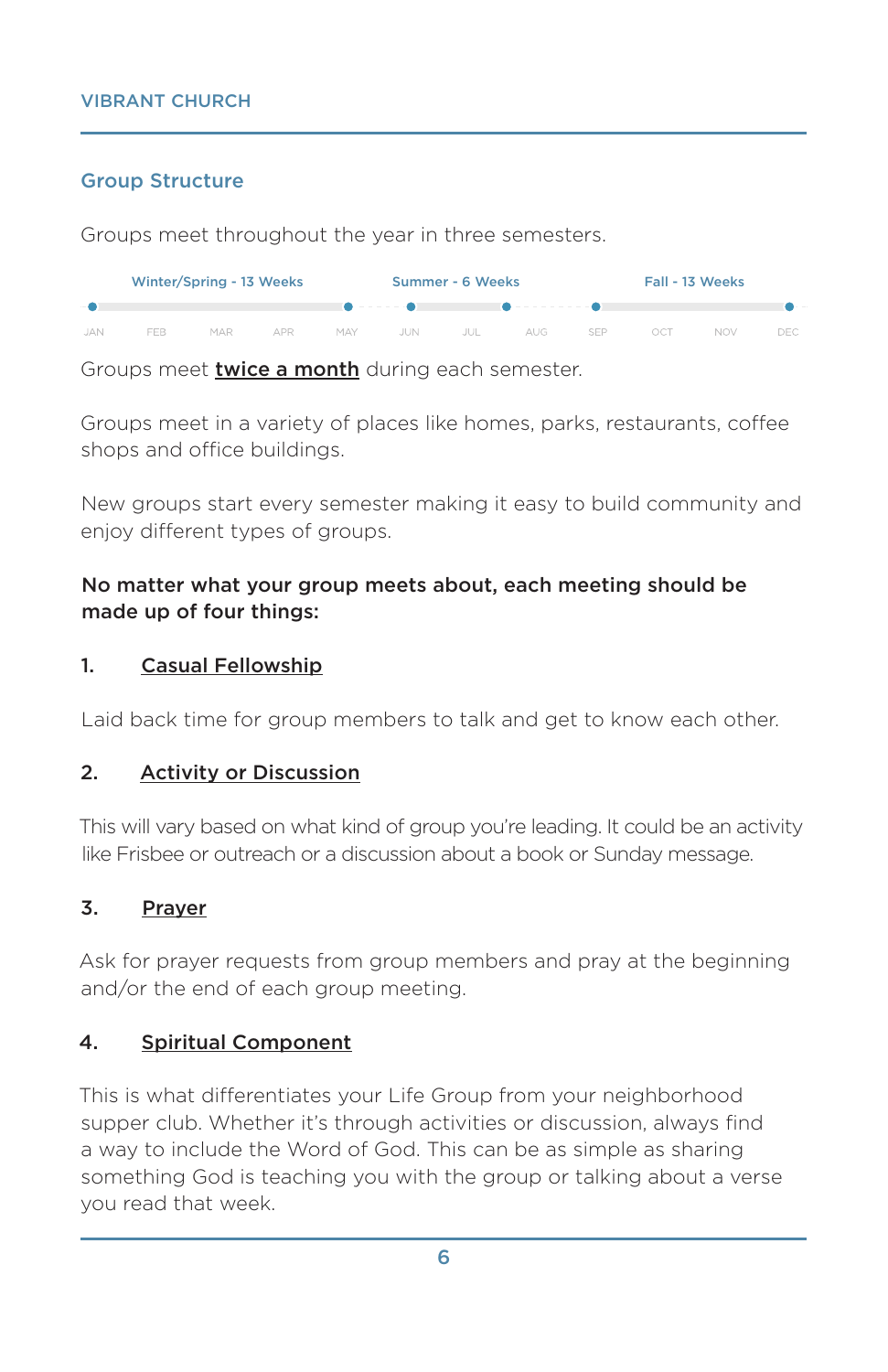## Life Groups are not a place for:

- Business
- Offerings
- Unapproved materials or speakers
- Controversial topics

# **Your Role as a Life Group Leader**

God has a part for all of us to play in the church, and Life Group Leaders come alongside the pastors and staff of Vibrant to help care for people.

*Now these are the gifts Christ gave to the church: the apostles, the prophets, the evangelists, and the pastors and teachers. Their responsibility is to equip God's people to do his work and build up the church, the body of Christ. This will continue until we all come to such unity in our faith and knowledge of God's Son that we will be mature in the Lord, measuring up to the full and complete standard of Christ.*

#### **EPHESIANS 4:11-13 NLT**

The primary role of a Life Group Leader is to help group members move one step in their walk with God.

*Be sure you know the condition of your flocks, give careful attention to your herds;*

**PROVERBS 27:23**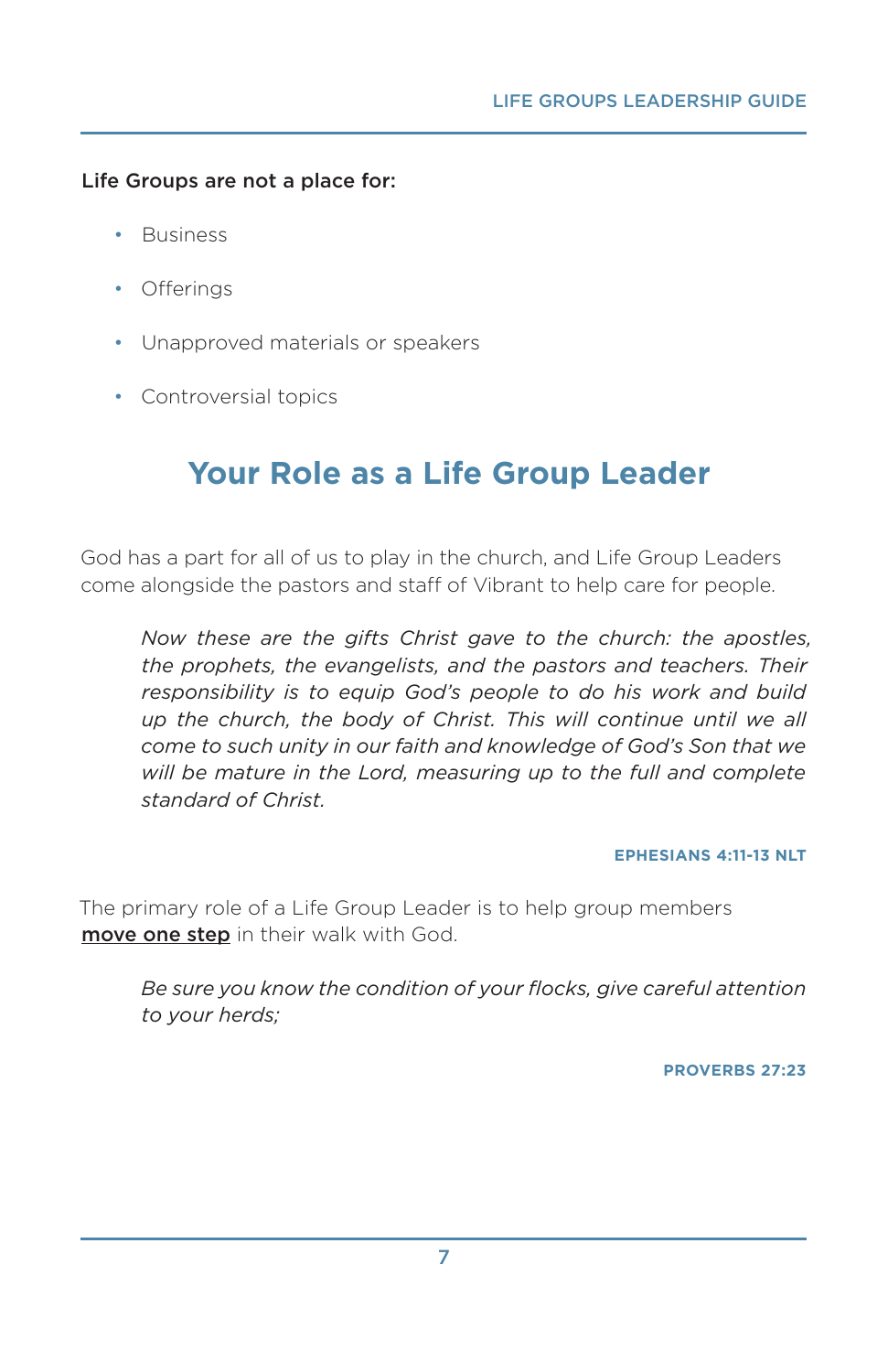People in your group will be at different places in their spiritual lives and each person will have different next steps to take. Here is a guide of some next steps you can help people take:

- Start attending Sunday services
- Start reading the Bible regularly
- Start praying regularly
- Be water baptized
- Complete NEXT
- Join the Dream Team
- Start tithing
- Invite a friend or neighbor to church or a Life Group
- Attend a Life Group Leadership Training to become a Life Group Leader

## How to be a successful Life Group Leader:

- 1. Pray daily for the members of your group.
- 2. Consider partnering with a co-leader to help share the responsibility of caring for and leading your group.
- **3.** Connect with group members between meetings through phone. email, text, social media, or face-to-face. Encourage group members to connect with each other throughout the week as well.
- 4. Have fun through laughter and by creating an enjoyable environment.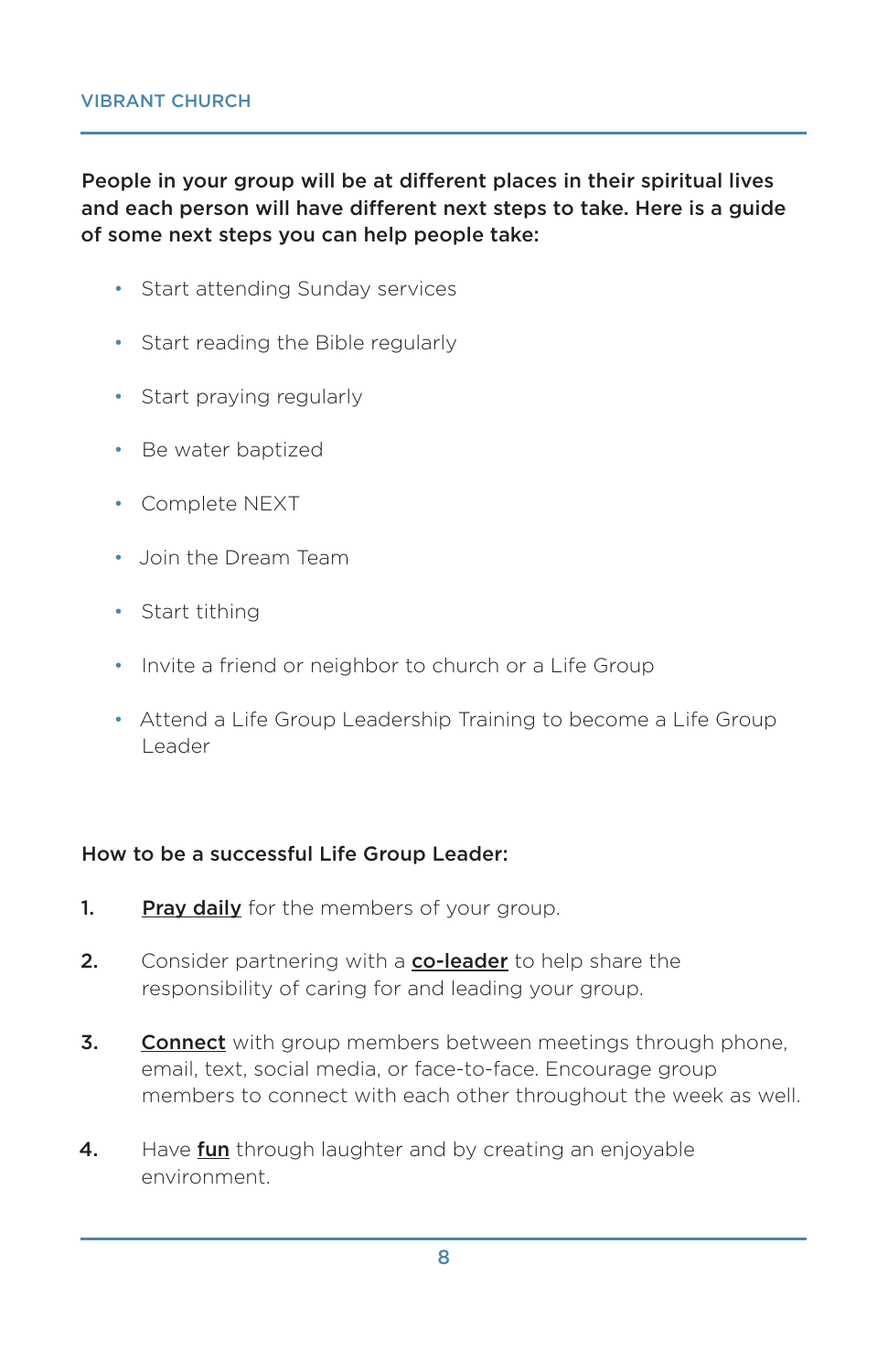- 5. Respect people's time by beginning and ending your group on time.
- **6.** Invite group members to attend church services, special events, and outreach opportunities with you.
- **7.** Rally the group around a member going through a crisis. Use wisdom and be sensitive.

# The Importance of Prayer

Prayer is a **foundation** of our church, and it is important for your Life Group.

*If my people, who are called by my name, will humble themselves*  and pray and seek my face and turn from their wicked ways, then I *will hear from heaven, and I will forgive their sin and will heal their land.*

#### **2 CHRONICLES 7:14**

## How to pray for your group:

- Pray for any requests group members share.
- Ask for the presence of the Holy Spirit in your group.
- Pray that God will open people's hearts to hear His truth.
- Pray for authentic community to develop.
- Pray for wisdom and strength to lead your group well.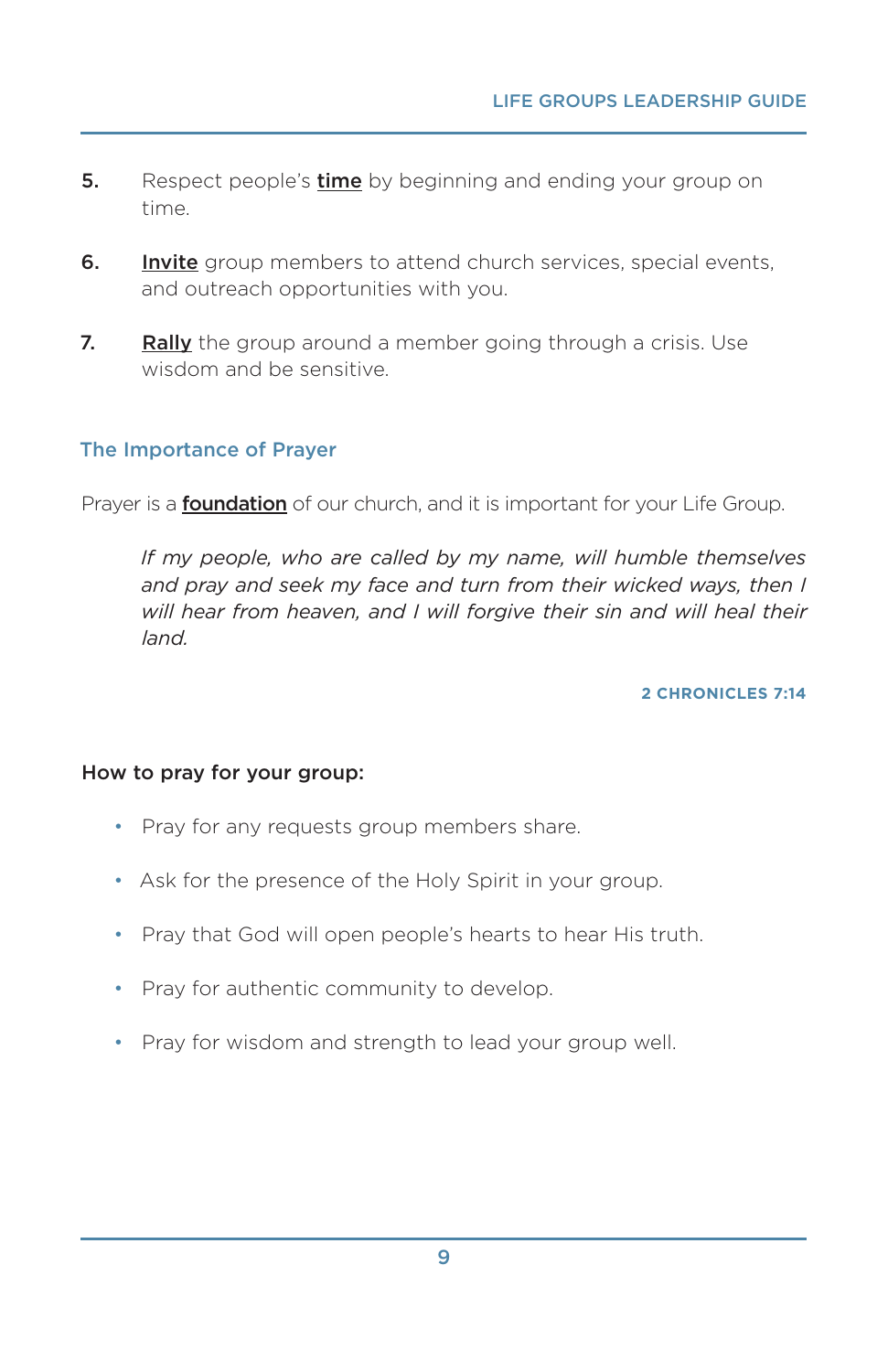## Confidence as a Life Group Leader

If you only do what you feel comfortable doing, you don't need God. God's best is often found outside your comfort zone.

When you serve God and people by leading a Life Group, He will equip you and give you the strength and wisdom to lead well.

*For I can do everything through Christ, who gives me strength.*

#### **PHILIPPIANS 4:13 NLT**

*For God has not given us a spirit of fear and timidity, but of power, love, and self-discipline.*

#### **2 TIMOTHY 1:7 NLT**

## When you feel uncertain about leading a group, use Scripture to overcome the lies of the enemy:

**1.** When you feel like you don't have the time, remember God has created you for this, and His timing is perfect.

*If you wait for perfect conditions, you will never get anything done.*

#### **ECCLESIASTES 11:4 TLB**

**2.** When you feel unqualified, remember God has equipped you.

*It is not that we think we are qualified to do anything on our own. Our qualification comes from God. He has enabled us to be ministers of his new covenant.*

**2 CORINTHIANS 3:5-6 NLT**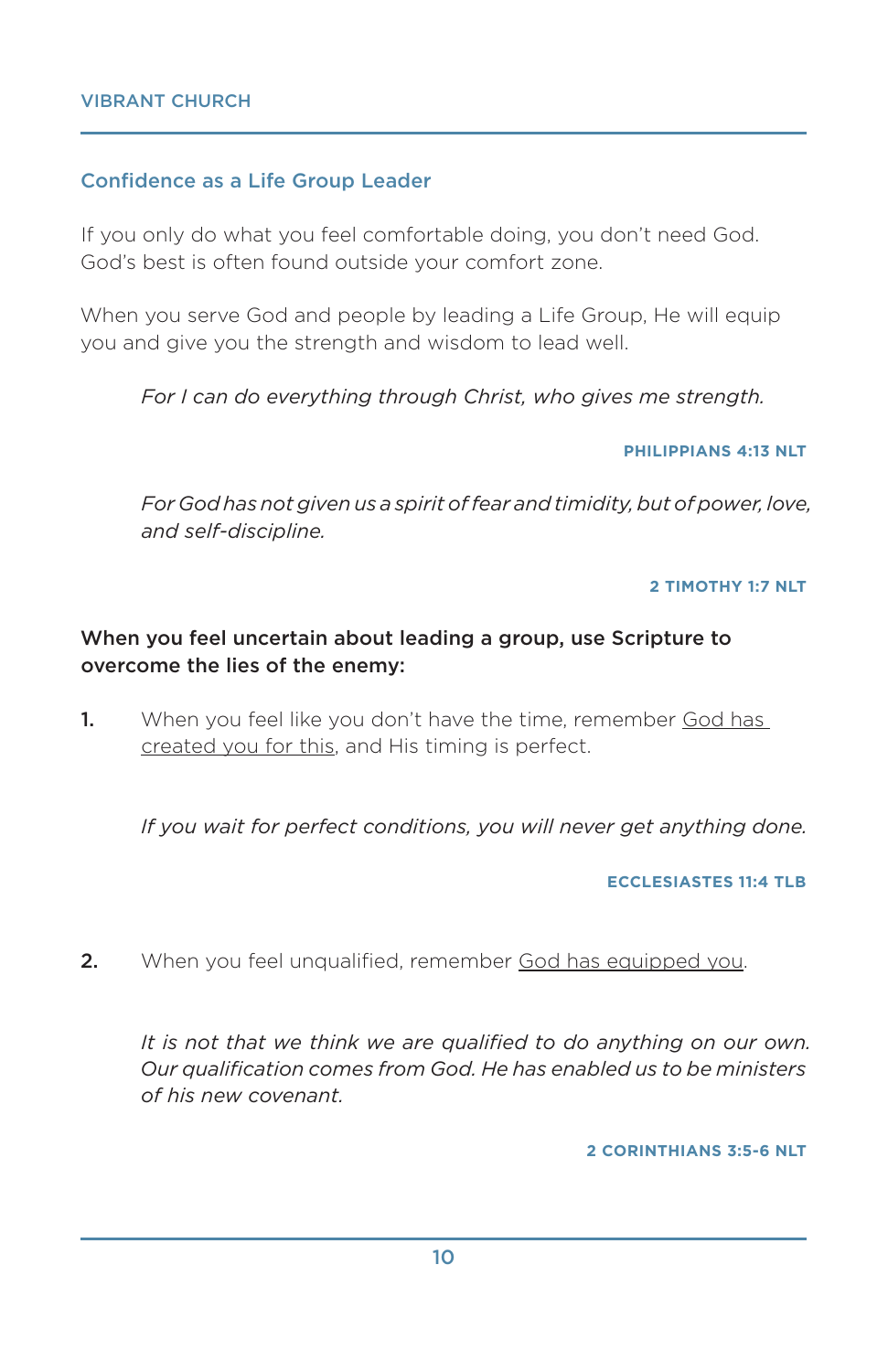3. When you feel like your past disqualifies you, remember God uses imperfect people.

*Praise be to the God and Father of our Lord Jesus Christ, the Father of compassion and the God of all comfort, who comforts us in all our troubles, so that we can comfort those in any trouble with the comfort we ourselves receive from God.*

### **2 CORINTHIANS 1:3-4**

## When you feel like you don't know how to help someone in your group, remember ESPN:

**E:** Encourage **S:** Share Scripture **P:** Pray **N:** Next Steps

## Leadership Support

As a Life Group Leader, you are never alone in creating community. We have pastors, staff, and the Life Groups Team who are all working alongside you to invest in great Life Groups at Vibrant.

## Your Coach

As a Life Group Leader, you have a Coach paired with you to help as you need support throughout the semester.

Your Coach's number one priority is to **pray for you** daily. Reach out to your Coach if you have a need, prayer request, or concern.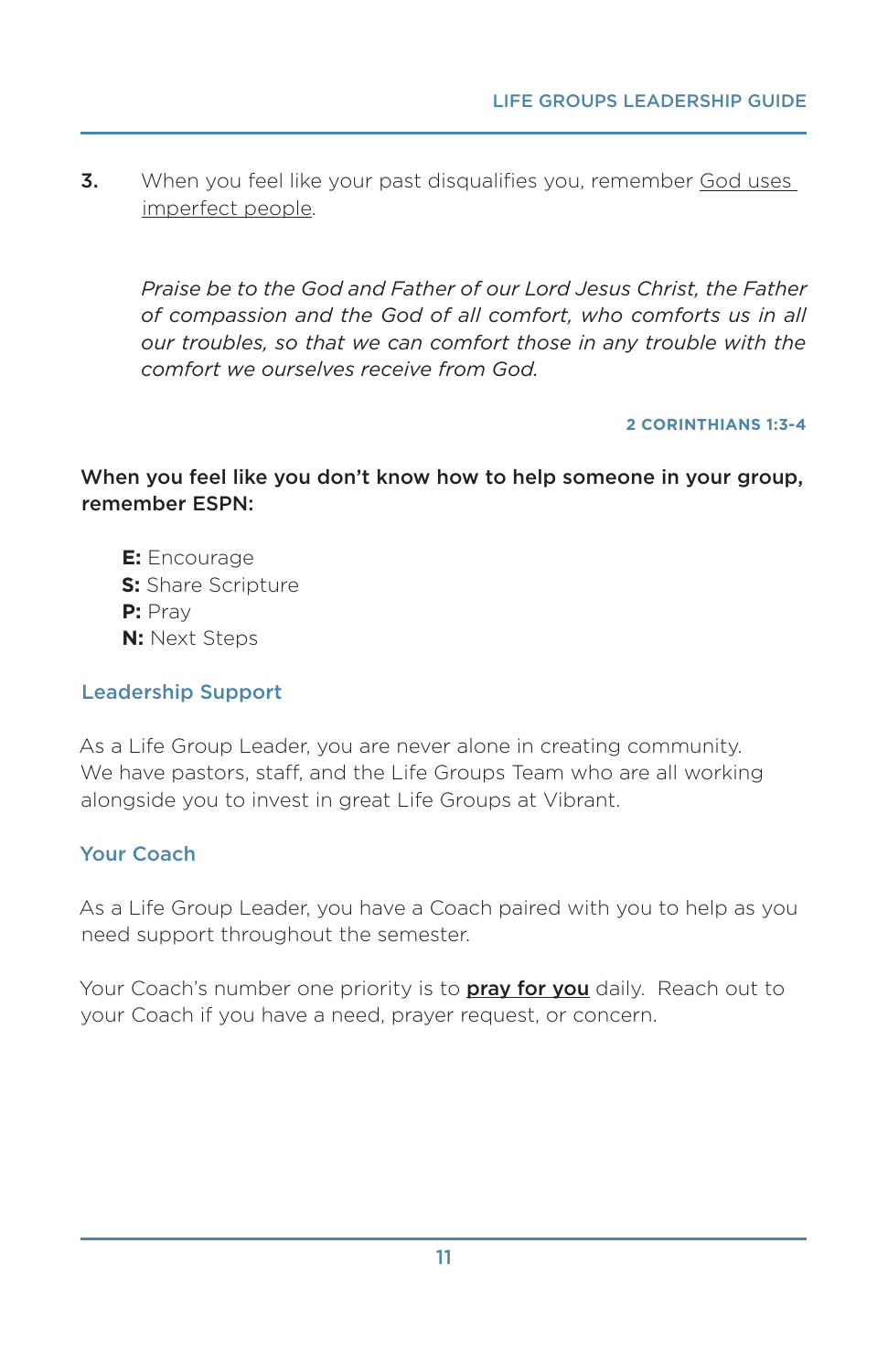## How to create good group dynamics:

• Set expectations.

A key to helping people feel comfortable in your group is to let them know what to expect. Take time to share how the group will flow from week to week. This can include things like explaining the times you will begin and end the group, how discussion or group activities will happen, and how group members can share prayer requests or best engage in the group.

• Follow the 70-30 rule.

Give the members of your group room to speak up instead of doing all the talking yourself. About 70% of talking should come from members and 30% from the leader.

• Keep discussion positive.

If conversation takes a negative or destructive turn, guide it back to a healthy place. If someone needs to talk about a sensitive or complex issue, you can follow up with them after the group or call your coach to help you respond well.

• Keep the conversation relevant to everyone.

Remember people in your group will be at different places in their spiritual journey. Be thoughtful when you talk about spiritual concepts or church terms that might be unfamiliar to new Christians or new church-goers.

• Respect boundaries.

Men should minister to men and women should minister to women. A couple may minister to a single person. We want to maintain integrity and purity in our Life Groups. These boundaries will help protect the leaders and group members from entering into an uncomfortable or inappropriate situation.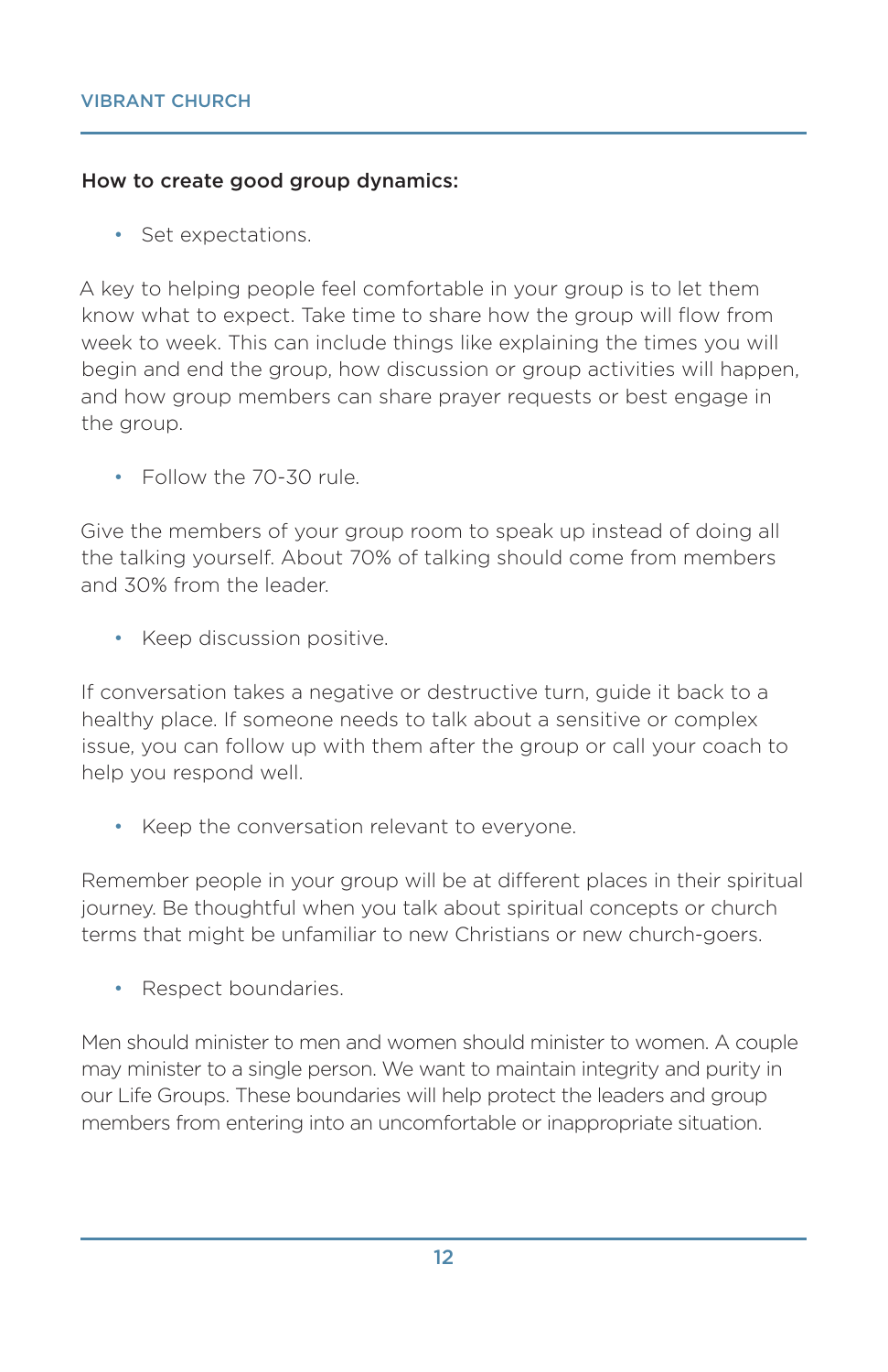## Stay Connected

Throughout the semester, respond to your Coach and the Life Groups team about group attendance, potential new Life Group Leaders, and how members are moving one step.

### Preparing to Lead

All Life Group Leaders complete the following steps before leading:

- $\Box$  Become a member of Vibrant Church
- Complete NEXT
- □ Attend a Life Group Leadership Training
- $\Box$  Complete the Life Group Leadership Application
- $\Box$  Complete a Life Group Leadership one-on-one interview
- $\Box$  Sign the Life Group Leadership Commitment and Honor Code

# **HOW TO START YOUR LIFE GROUP**

- 1. Ask God for direction about what group to lead and who to invite.
- 2. Once you decide on a topic or activity for your group, choose a place and time to meet.
- 3. Register your group in the online Life Groups Directory at vibranthtx.com/lifegroups so people can find it and contact you to attend.
- 4. Invite people you know or meet to come check out your group.
- 5. Pray for God to do great things through your Life Group.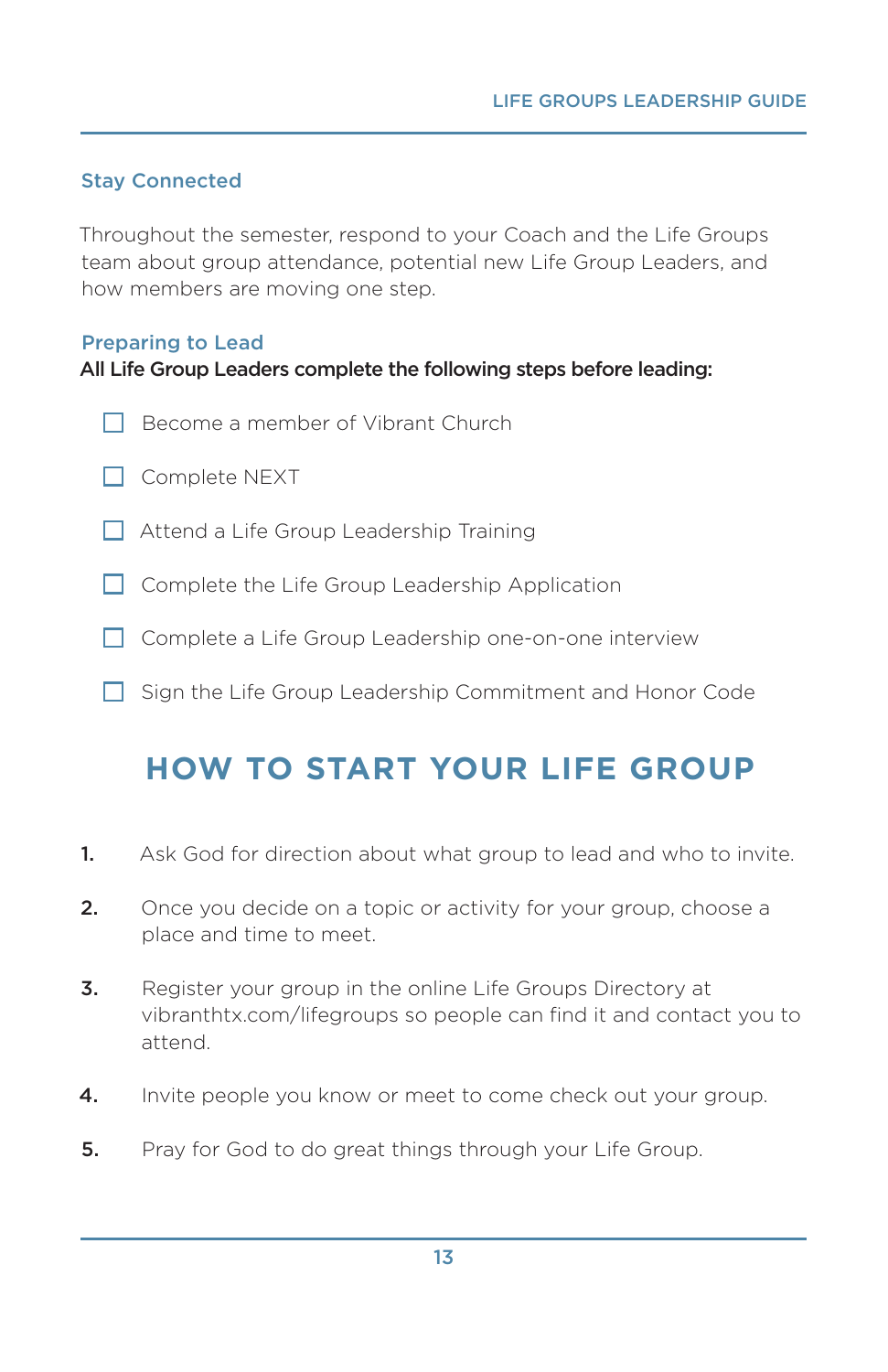### Preparing for your group meetings:

- Send a message to group members reminding them about the first meeting.
- Arrive early to set up a welcoming environment.
- Consider having nametags available to help everyone learn names for the first few weeks.

## Conversation

Here are a couple conversation starters to help get people talking as your group gets to know each other:

- How did you learn about our group?
- What are your hobbies?
- What are you looking forward to this year?
- What brought you here?
- What are you hoping to get out of this Life Group?

Thank you for being an important part of Life Groups at Vibrant!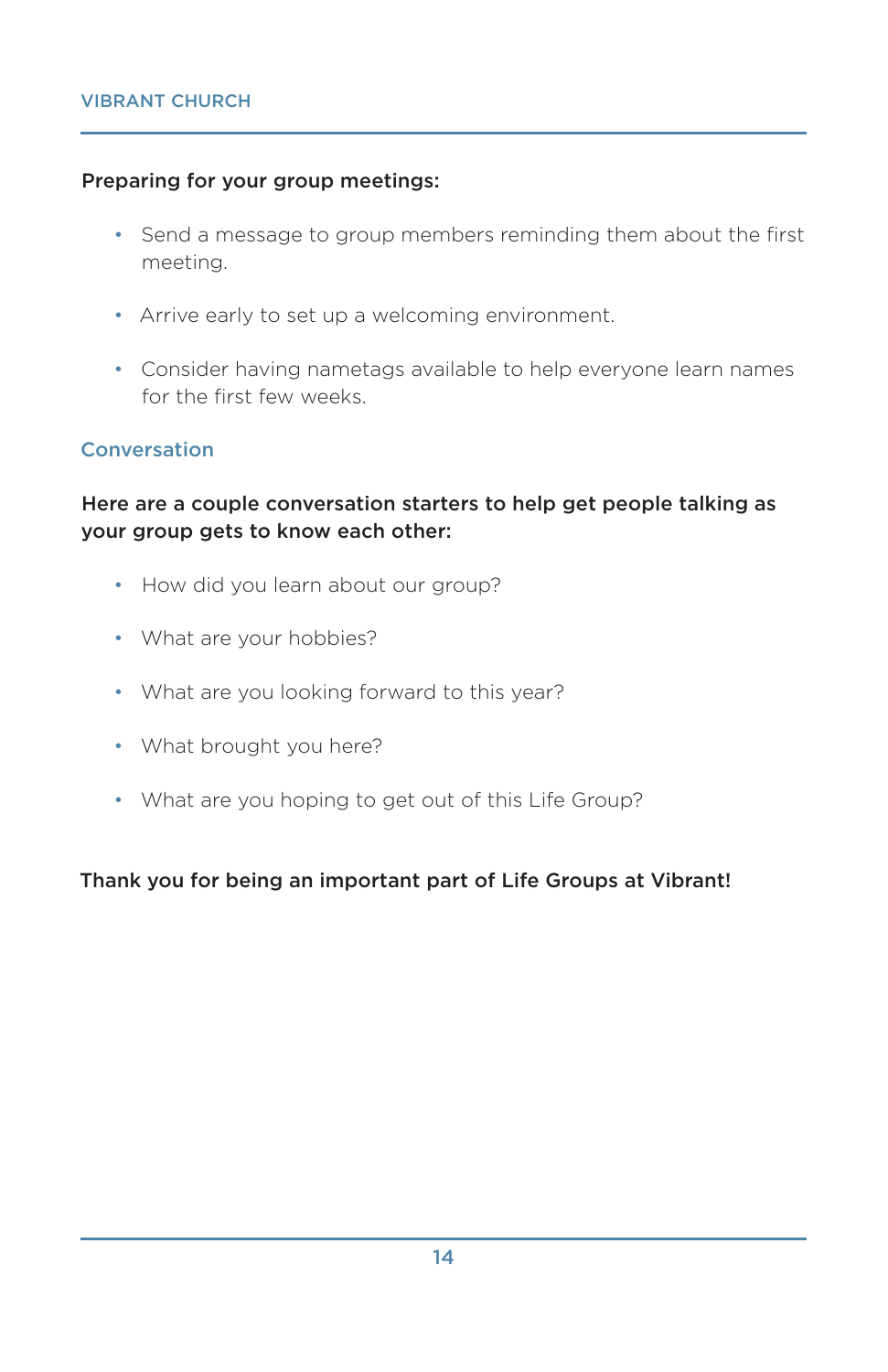### LIFE GROUPS LEADERSHIP GUIDE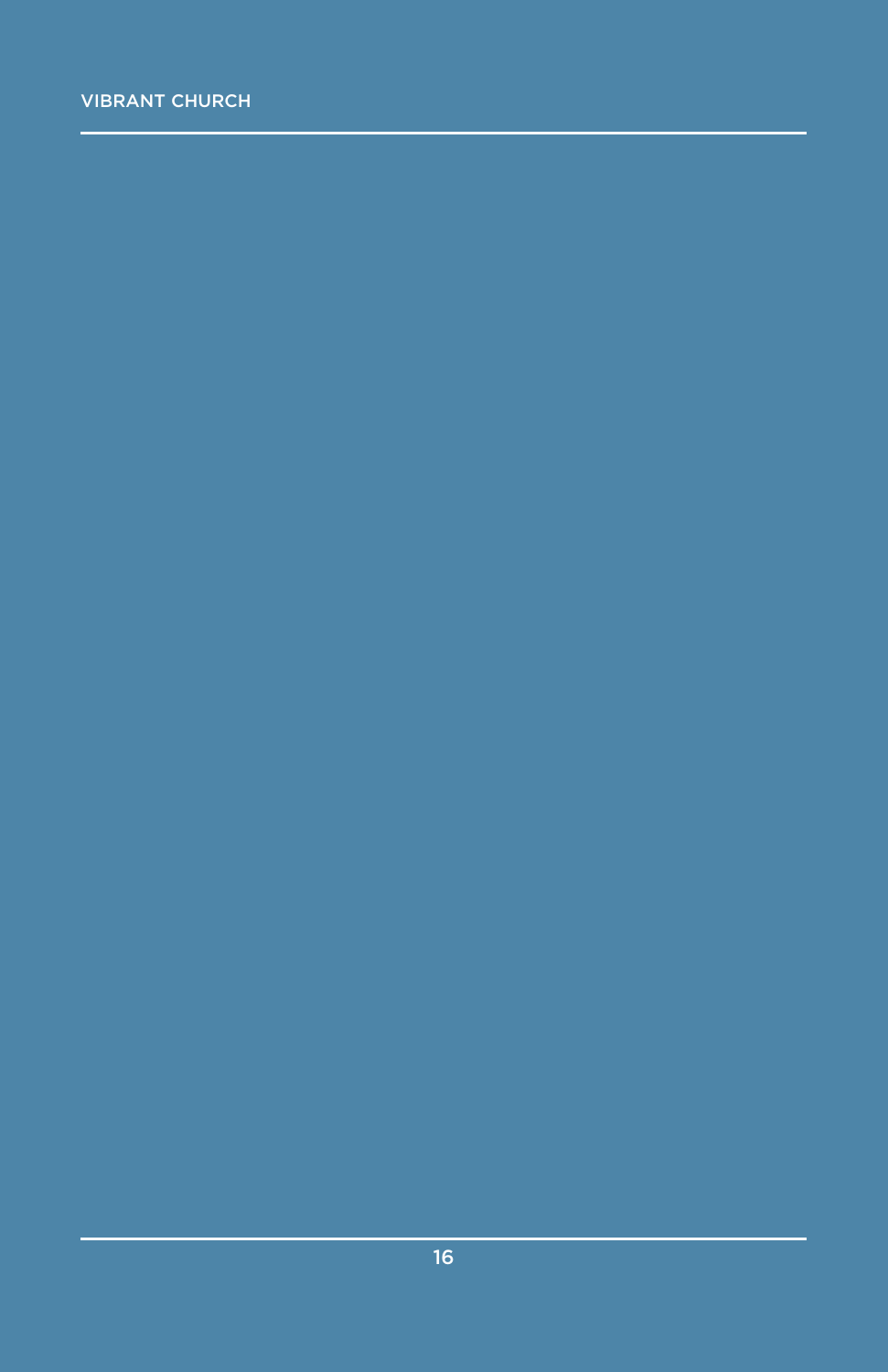# **FREQUENTLY ASKED QUESTIONS**

## How can I recruit people to come to my group?

- Start with people who are already in your sphere of influence (co-workers, friends, and neighbors).
- Find people around you who are new to the church, are new believers, or have shown interest in getting involved.
- Look for people you think you can help to realize their potential.
- Ask God to send the right people to your group.

## Where can I hold my Life Group?

We encourage Life Groups to meet outside the church building in places where you like to spend your time. Some of the most common meeting places are homes, restaurants, parks, coffee shops, and office buildings.

## Where can I find Life Group curriculums?

We have a variety of curriculum suggestions available.

## Does my group have to meet weekly?

Groups should meet at least twice per month each semester in order to build genuine relationships.

## Does Vibrant Church offer childcare during Life Group meetings?

You are welcome to choose to offer childcare at your Life Group.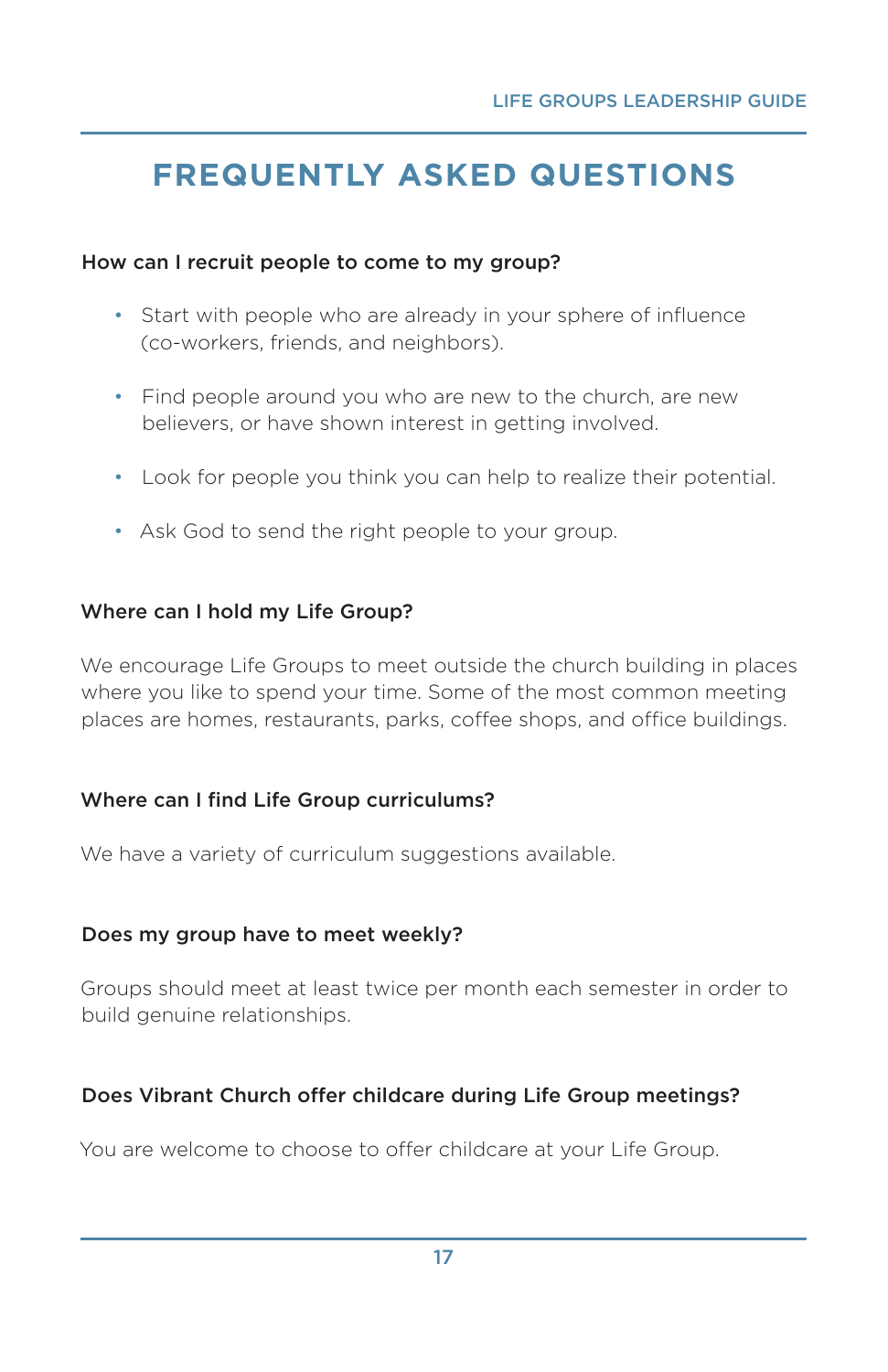## How do I measure if group members are moving one step?

Ask! Make it part of your discussion whether in a group setting or individually. Here are some great questions to guide your conversation:

- How did you get connected to this Life Group?
- What are you most looking forward to in the group?
- Do you attend Vibrant?
- What brought you to Vibrant?
- Have you ever been part of a Life Group before?
- What do you feel like God has been doing in your life lately?
- Are you familiar with 21 Days of Prayer?
- What areas of your faith are you hoping to grow in the coming months?
- What are you focused on in your life right now?
- Have you been through NEXT Steps 1 and 2? Do you remember what your personality type is or what your spiritual gifts are?
- Have you ever served on the Vibrant Dream Team?
- How can I pray for you?

Everyone in your group will be at different places spiritually. The vision of helping them "move one step" is not to get them to do everything at once, it's to help identify where they currently are spiritually and offer a practical next step to help them grow.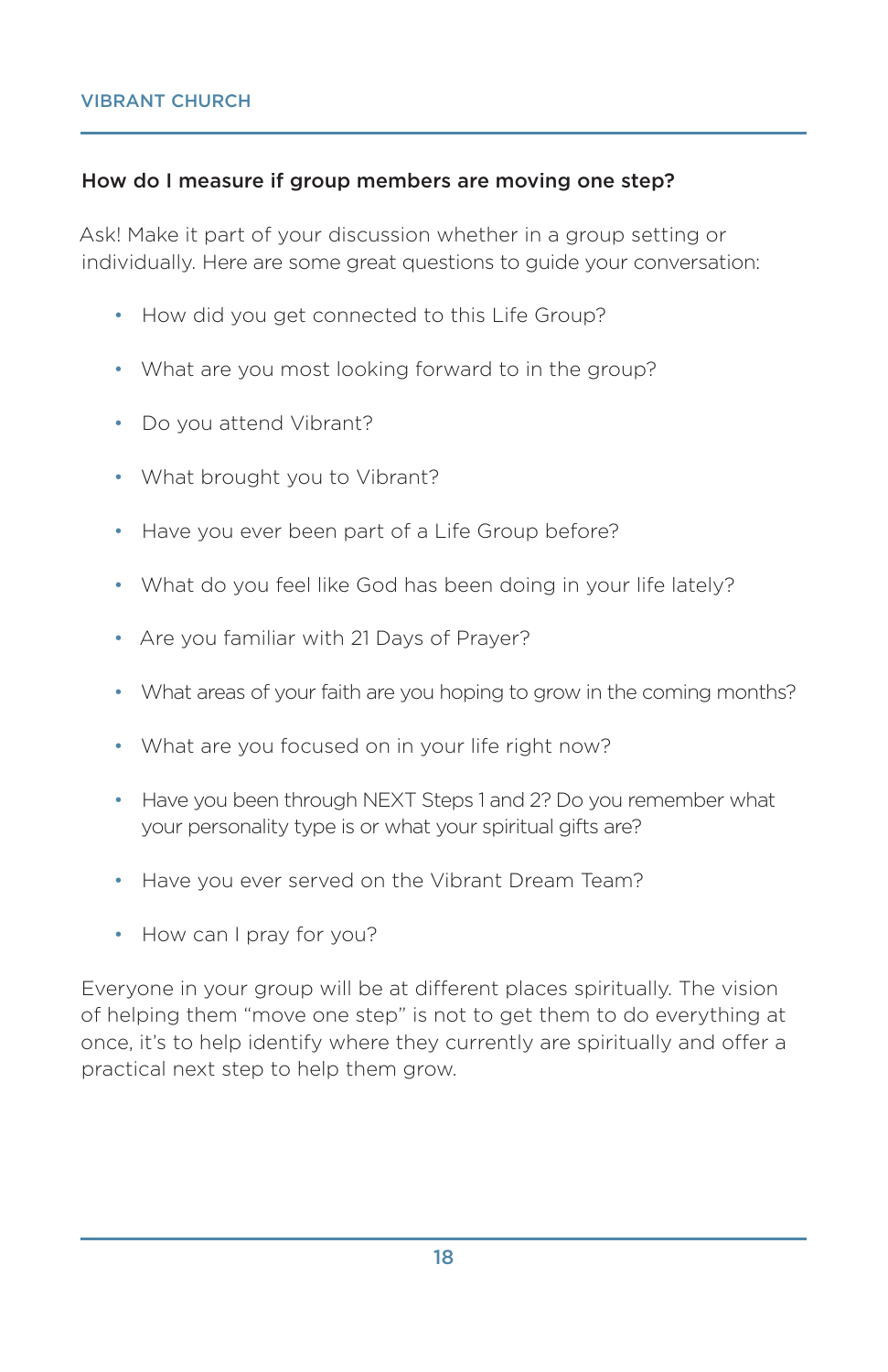# Here are some examples of next steps you can share depending where a group member is spiritually:

- Invite them to attend a Sunday service with you.
- Share your personal story and what God has been teaching you.
- Share how NEXT can help them discover their purpose and invite them to attend.
- Invite them to consider being water baptized. Invite your Life Group to be there to celebrate anyone getting baptized.
- Share how you find time regularly to pray, worship, and read God's Word, and encourage them to make their own plan for time with God.
- Tell them about the YouVersion app and One Year Bible reading plan.
- If they are ready to receive Christ, offer to pray with them.
- Encourage them to learn more about areas like tithing, the Holy Spirit, prayer, and spiritual warfare by watching past messages at vibranthtx.com or on YouTube.

## What should I do if someone asks a question I can't answer?

It's okay to not have all the answers. Thankfully, we can find guidance through prayer, God's Word, and the Holy Spirit. Encourage them to spend time reading the Bible and praying. Also, let them know that you will do your best to get some information and get back with them at your next Life Group meeting. Do some personal research and call your coach to get advice.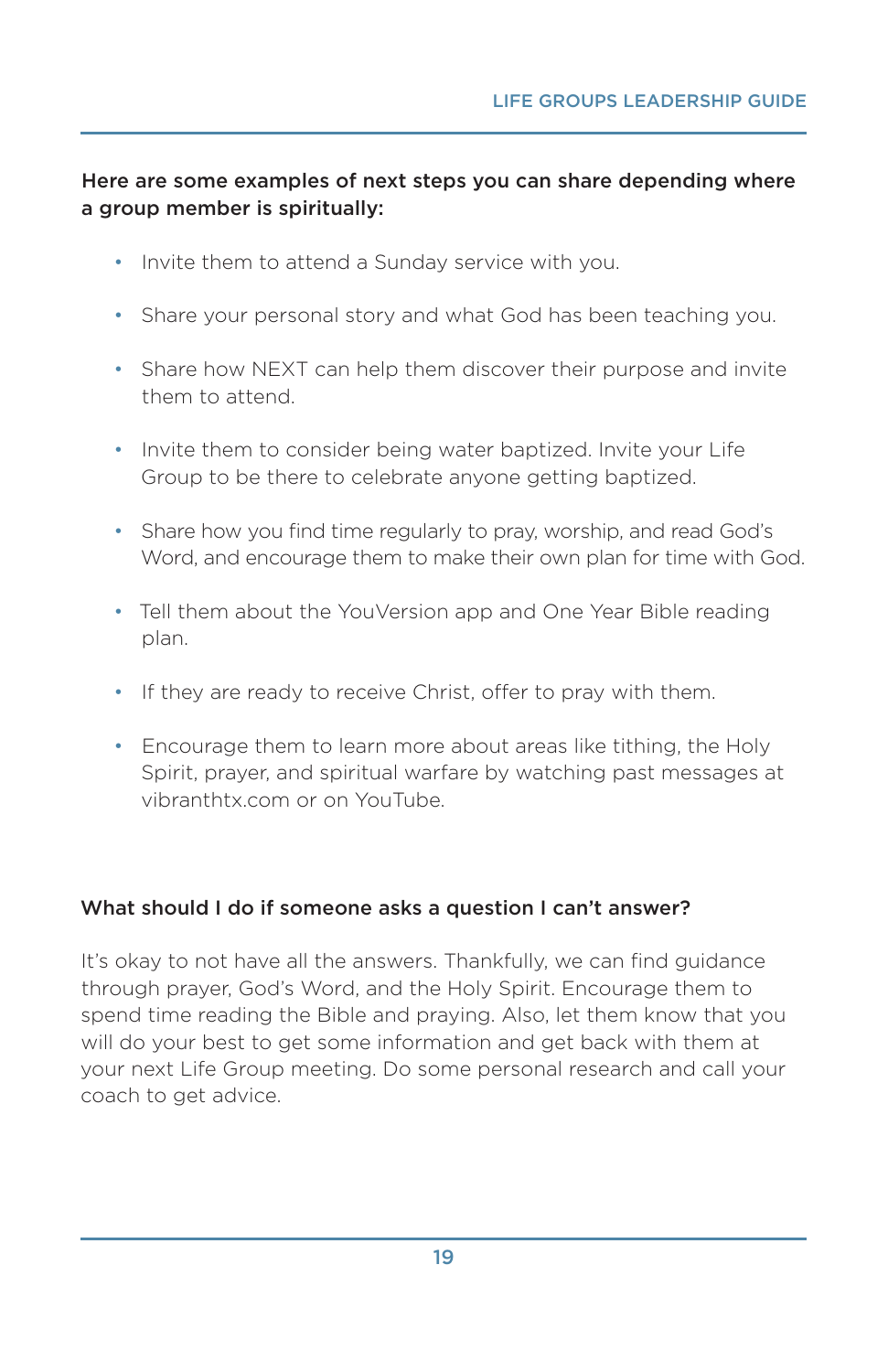## What should I do if someone in my group shares something with me (or the group) that requires attention beyond what I (or we) can provide?

If you encounter a difficult situation within your Life Group, please know that you are not alone. If a member is going through a crisis, you can rally the group around them to provide prayer, encouragement, and support. Use wisdom and be sensitive to the situation. If you are unsure of what to do, don't hesitate to ask your Coach.

# How can I share stories of life change from the Life Group semester?

We love hearing about lives that are changed through Life Groups. You can share your stories with your Coach or submit them to info@vibranthtx.com.

You can also share your own personal stories through social media and tag #Vibrantlifegroups.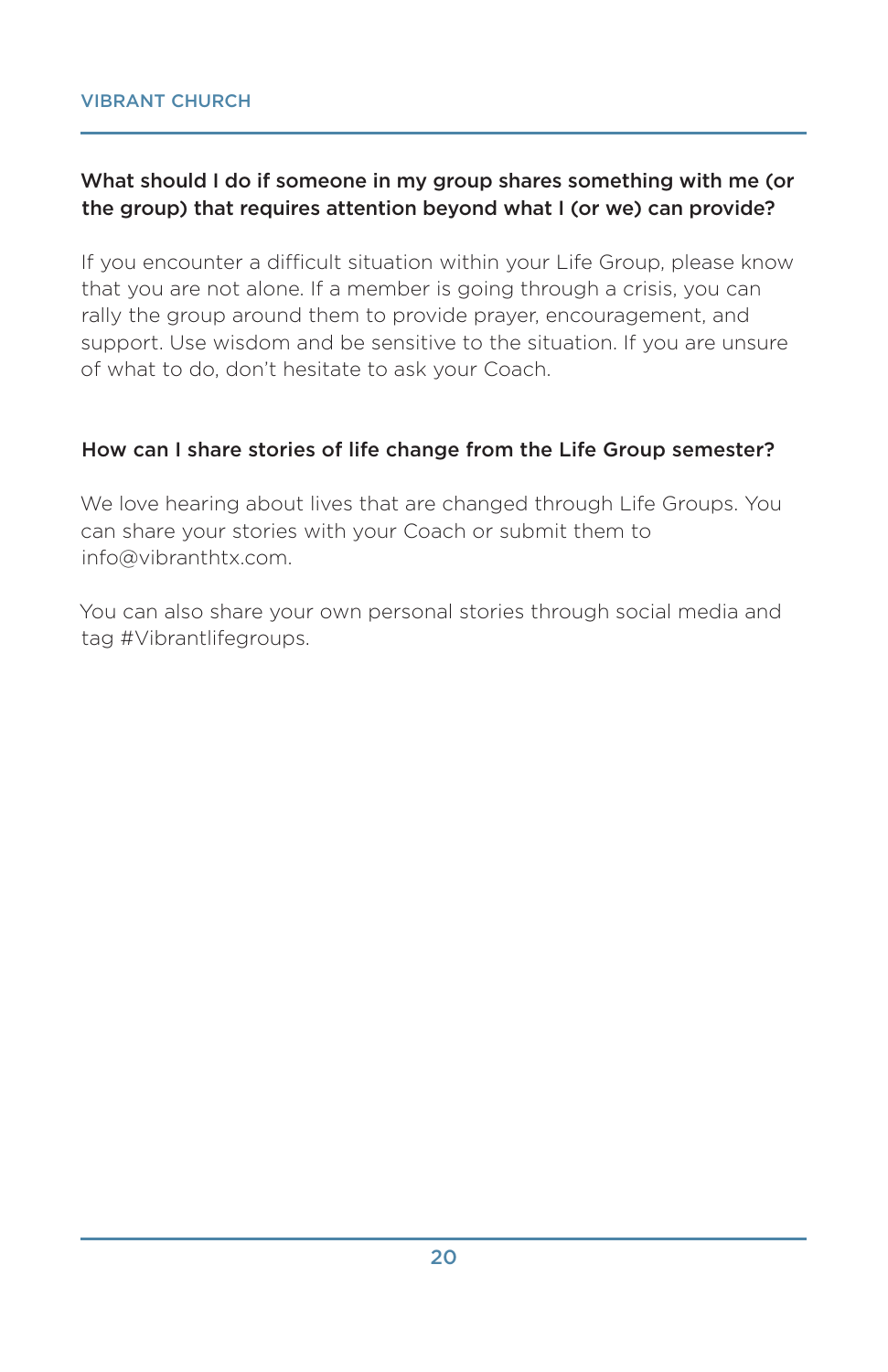### LIFE GROUPS LEADERSHIP GUIDE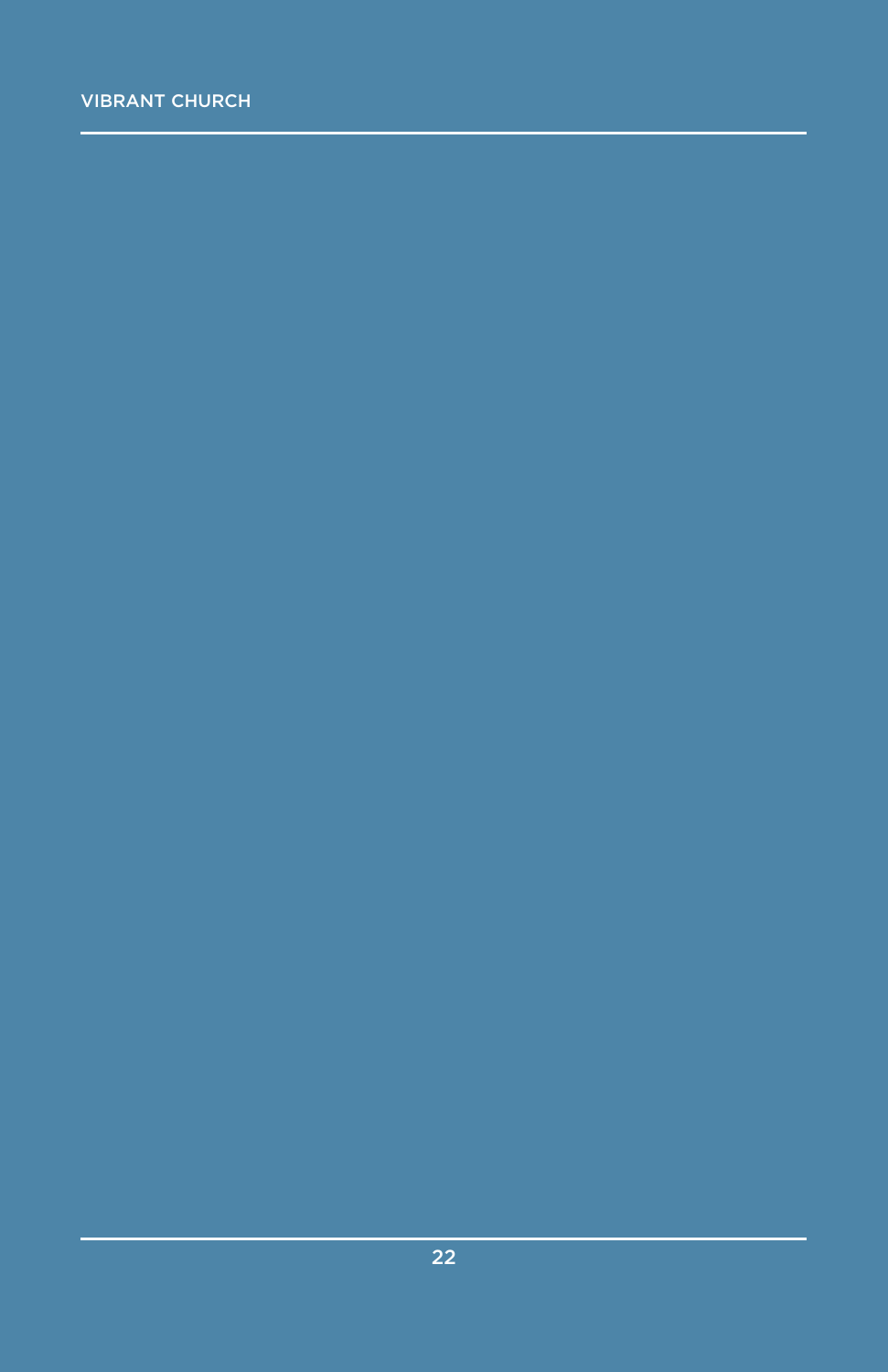# **HONOR CODE**

As an essential part of the Vibrant Church Leadership family, you have a responsibility to develop and exhibit mature Christian behavior. This should be the heart of your desire to serve in a leadership position here at Vibrant Church.

While serving the Body of Christ as a Life Group Leader at Vibrant Church, you pledge to present a good appearance at all times. In both attire and behavior, you should strive to demonstrate Biblical standards in all situations.

As Christians, the way we present ourselves can influence the way others perceive Christ. Our conduct should never be an embarrassment to Christ, but should exemplify the best qualities of a mature believer and servant-leader.

Exemplifying the highest moral commitment, Vibrant Church leaders are to maintain a disciplined life of Bible reading, prayer, and fasting. You must also refrain from such things as:

- Profanity
- Smoking or chewing tobacco
- Gambling
- Indulging in drunkenness
- Dishonest gain
- Illicit drugs
- Pornography
- Sexual immorality, and all behaviors which might cause Christ to grieve and others to stumble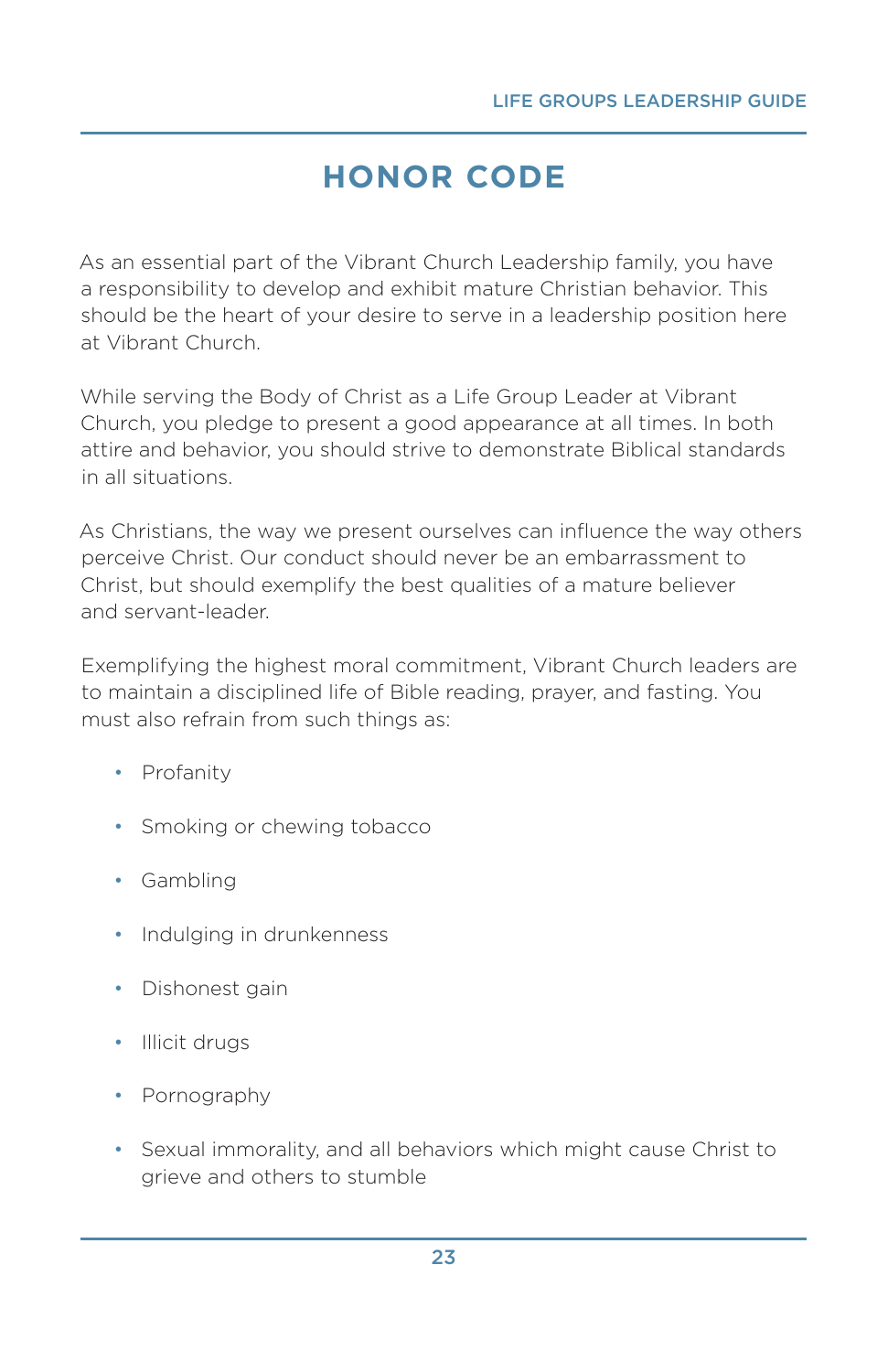By providing an example in speech and action, we encourage others to grow in Christ and become servant-leaders themselves. This is a way of life measured by the heart and commitment of each leader in the Vibrant Church family. We should regard it as an essential part of our development, not as an imposition or restriction.

# **LEADERSHIP COMMITMENT**

*The same goes for those who want to be servants in the church: serious, not deceitful, not too free with the bottle, not in it for what they can get out of it. They must be reverent before the mystery of the faith, not using their position to try to run things. Let them prove themselves first. If they show they can do it, take them on. No exceptions are to be made for women—same qualifications: serious, dependable, not sharp-tongued, not overfond of wine. Servants in the church are to be committed to their spouses, attentive to their own children, and diligent in looking after their own affairs. Those who do this servant work will come to be highly respected, a real credit to this Jesus-faith.*

#### **1 TIMOTHY 3:8-10 MSG**

## Qualifications

- Sincere, worthy of respect, and of a good reputation.
- Faithful attendance to weekend services.
- Tithe regularly to Vibrant Church.
- Have a genuine desire to serve and minister to other people.
- Able to lead, motivate, and teach other people.
- Able to create positive group dynamics, and deal with conflict resolution within the group.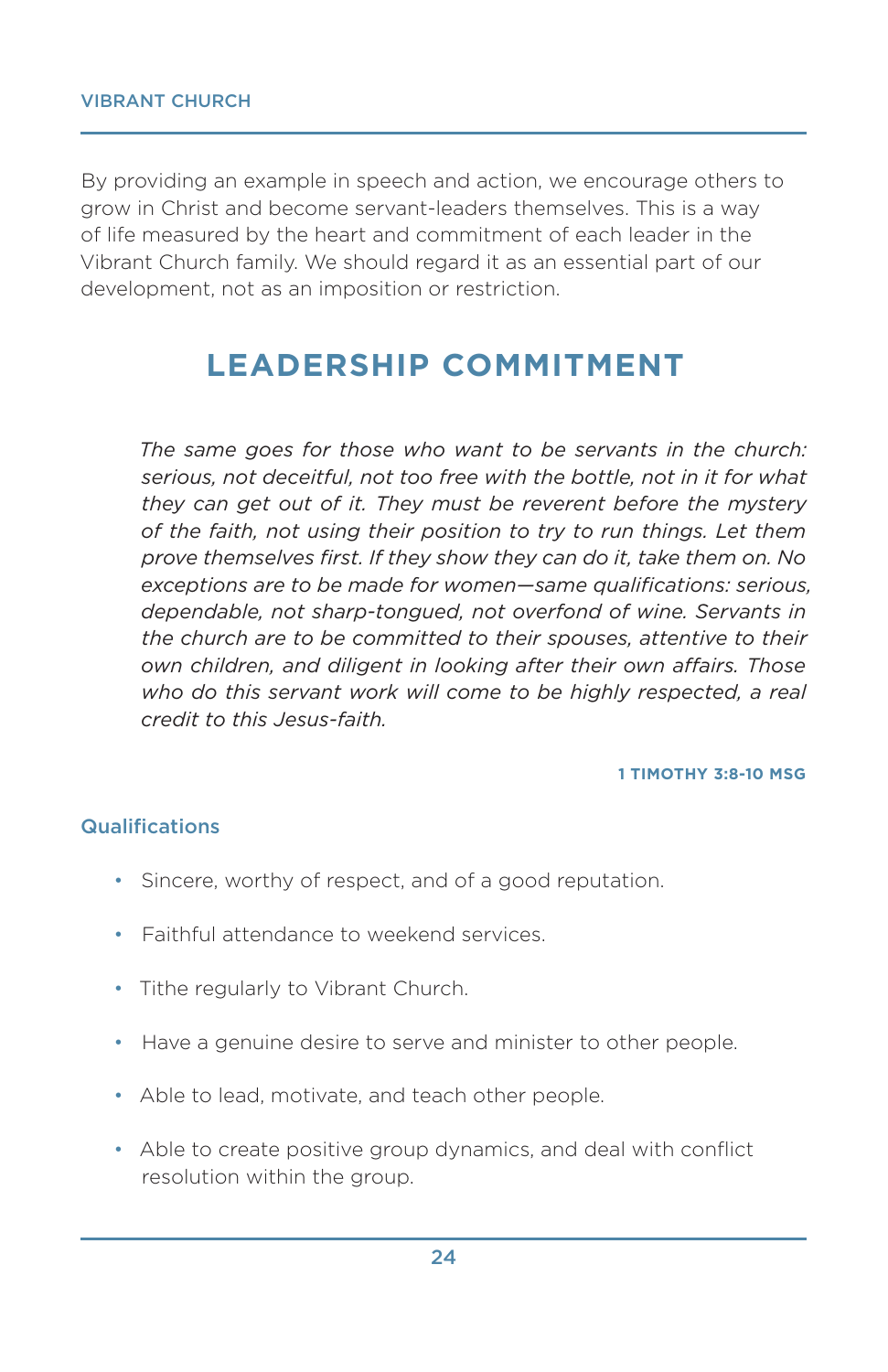# **ABUSE POLICY ACKNOWLEDGEMENT**

I understand that Vibrant Church is a safe place for children and vulnerable adults and that Vibrant complies with all Federal and State laws regarding reporting suspected child abuse. As a Life Group Leader, I understand that suspected abuse is to be reported to the staff member who oversees the area in which I serve. I also understand the four types of abuse defined below:

**Physical:** A physical act directed at a child or vulnerable adult that causes injury;

Sexual: Contact or interactions between a child and an adult, or another child, when the child is being used for sexual stimulation of the perpetrator or another person. This includes exploitation through photographs, videos, or other communication methods;

Emotional: Acts or omissions by the parent or other caregivers that have caused, or could cause, serious behavioral, cognitive, emotional, or mental disorders;

Neglect: Failure to provide for the child or vulnerable adult's basic needs. This includes adequate adult supervision, medical attention, housing, food, and clothing. Most cases of physical neglect involve inadequate adult supervision that has caused harm to the child or vulnerable adult, or places them in danger of such harm.

I understand it is not my responsibility to investigate and in no instance will I confront a parent or care giver if abuse is suspected. As a Life Group Leader, I agree to comply with this policy and report any suspected abuse to the staff person who oversees the area in which I serve.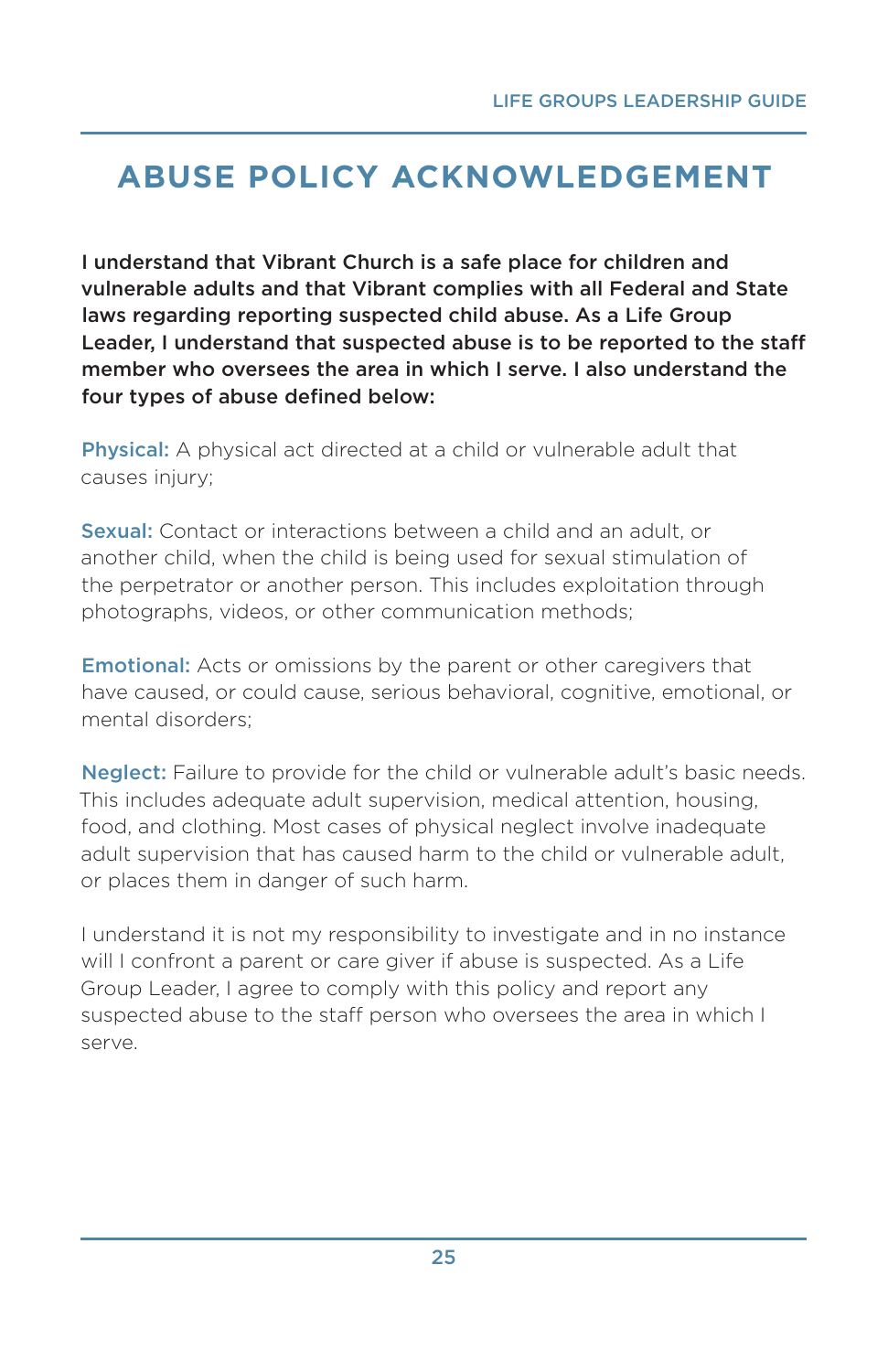# **HELPFUL SCRIPTURE REFERENCES**

At Vibrant Church we believe ministering through the Word of God is the most powerful way to care for people. As you pray over a Life Group member, try inserting that member's name in the Scripture to make it more personalized.

As a leader, we encourage you to find and memorize at least three Scriptures, which will equip you when you are walking someone through a tough situation, as well as give you strength as a leader throughout the semester.

Here is a list of powerful Scriptures that you can apply to any situation:

*"And you shall love the Lord your God with all your heart, with all your soul, with all your mind, and with all your strength. This is the first commandment. And the second, like it, is this: 'You shall love your neighbor as yourself.' There is no other commandment greater than these."*

#### **MARK 12:30-31 NKJV**

*I can do all things through Christ who strengthens me.*

#### **PHILIPPIANS 4:13 NKJV**

*Trust in the LORD with all your heart and lean not on your own understanding; in all your ways submit to him, and he will make your paths straight.*

#### **PROVERBS 3:5-6**

*My thoughts are nothing like your thoughts," says the LORD. "And my ways are far beyond anything you could imagine. For just as the heavens are higher than the earth, so my ways are higher than your ways and my thoughts higher than your thoughts.*

**ISAIAH 55:8-9 NLT**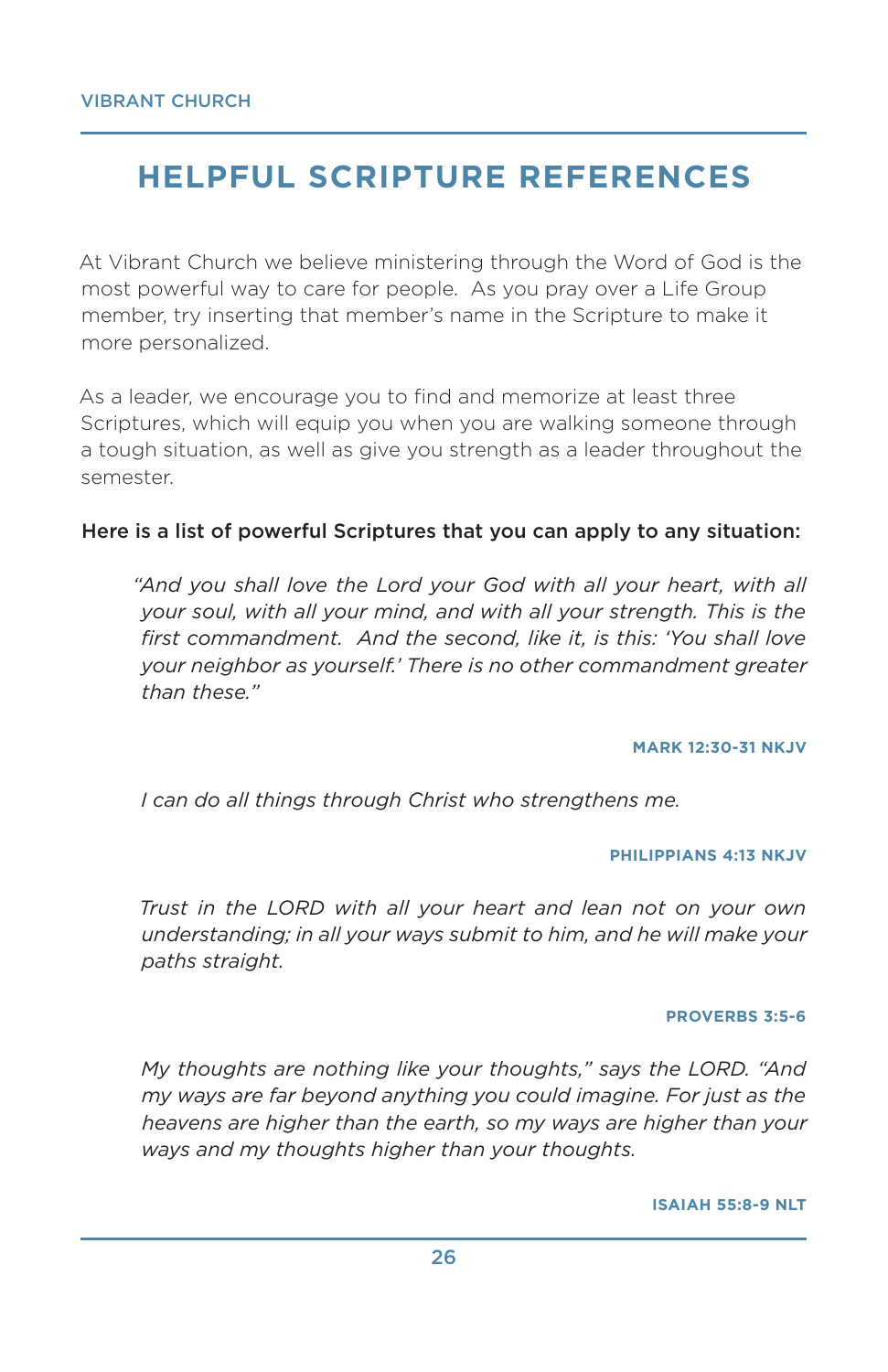*This is the confidence we have in approaching God: that if we ask*  anything according to his will, he hears us. And if we know that he *hears us—whatever we ask—we know that we have what we asked of him.*

#### **1 JOHN 5:14-15**

*No weapon formed against you shall prosper, and every tongue which rises against you in judgment you shall condemn. This is the heritage of the servants of the Lord, and their righteousness is from Me," Says the Lord.*

#### **ISAIAH 54:17 NKJV**

*Finally, be strong in the Lord and in His mighty power. Put on the full armor of God, so that you can take your stand against the devil's schemes. For our struggle is not against flesh and blood, but against the rulers, against the authorities, against the powers of this dark world and against the spiritual forces of evil in the heavenly realms. Therefore put on the full armor of God, so that when the day of evil comes, you may be able to stand your ground, and after you have done everything, to stand. Stand firm then, with the belt of truth buckled around your waist, with the breastplate of righteousness in place, and with your feet fitted with the readiness that comes from the gospel of peace. In addition to all this, take up the shield of faith, with which you can extinguish all the flaming arrows of the evil one. Take the helmet of salvation and the sword of the Spirit, which is the word of God. And pray in the Spirit on all occasions with all kinds of prayers and requests. With this in mind, be alert and always keep on praying for all the Lord's people.*

#### **EPHESIANS 6:10-28**

*And we know that for those who love God all things work together for good, for those who are called according to his purpose.*

**ROMANS 8:28 ESV**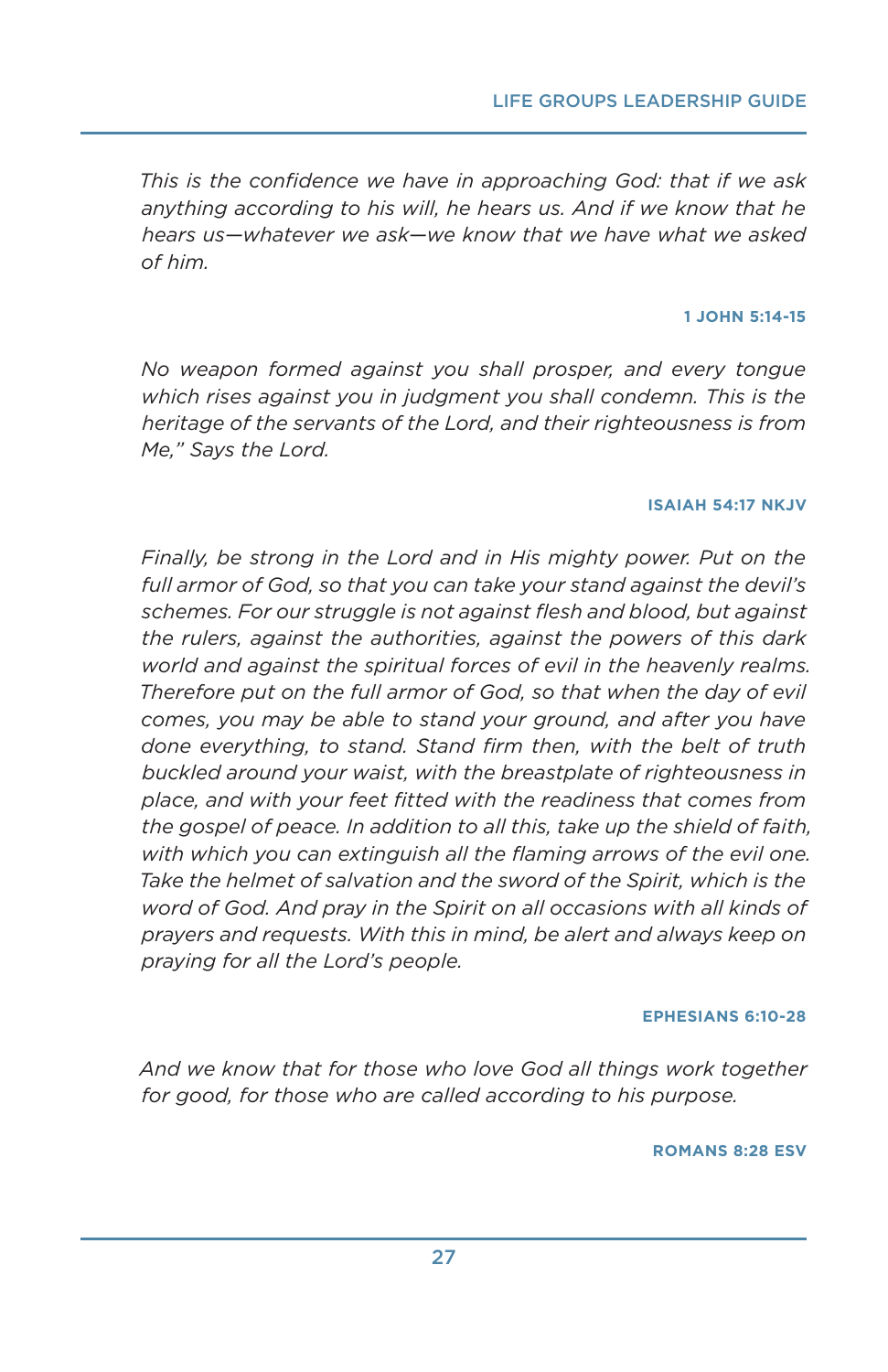*For we are God's masterpiece. He has created us anew in Christ Jesus, so we can do the good things he planned for us long ago*

#### **EPHESIANS 2:10 NLT**

*"For I know the plans I have for you," declares the LORD, "plans to prosper you and not to harm you, plans to give you hope and a future."*

#### **JEREMIAH 29:11**

*You are the light of the world—like a city on a hilltop that cannot be hidden. No one lights a lamp and then puts it under a basket. Instead, a lamp is placed on a stand, where it gives light to everyone in the house. In the same way, let your good deeds shine out for all to see, so that everyone will praise your heavenly Father.*

#### **MATTHEW 5:14-16**

*No power in the sky above or in the earth below—indeed, nothing in all creation will ever be able to separate us from the love of God that is revealed in Christ Jesus our Lord.*

#### **ROMANS 8:39 NLT**

*Stay away from the love of money; be satisfied with what you have. For God has said, "I will never, never fail you nor forsake you." That is why we can say without any doubt or fear, "The Lord is my Helper, and I am not afraid of anything that mere man can do to me."*

#### **HEBREWS 13:5-6 TLB**

*Don't be afraid, for I am with you. Don't be discouraged, for I am your God. I will strengthen you and help you. I will hold you up with my victorious right hand.*

**ISAIAH 41:10 NLT**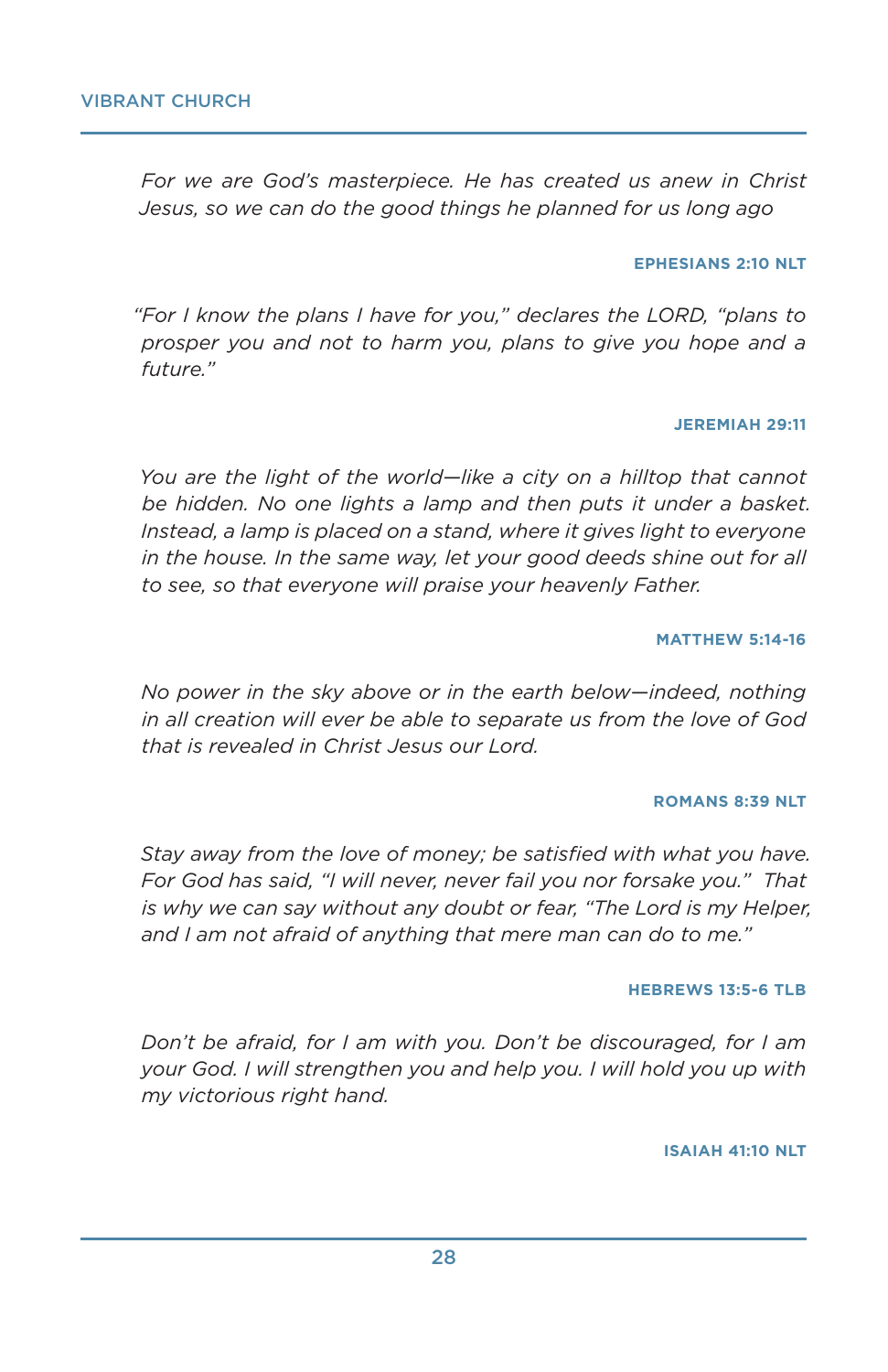*Do not be anxious about anything, but in every situation, by prayer and petition, with thanksgiving, present your requests to God. And the peace of God, which transcends all understanding, will guard your hearts and your minds in Christ Jesus.*

#### **PHILIPPIANS 4:6-7**

*Consider it pure joy, my brothers and sisters, whenever you face trials of many kinds, because you know that the testing of your faith produces perseverance. Let perseverance finish its work so that you may be mature and complete, not lacking anything.*

#### **JAMES 1:2-4**

Love is patient, love is kind. It does not envy, it does not boast, it is *not proud. It does not dishonor others, it is not self-seeking, it is not easily angered, it keeps no record of wrongs. Love does not delight in evil but rejoices with the truth. It always protects, always trusts, always hopes, always perseveres.*

#### **1 CORINTHIANS 13:4-7**

*So faith comes from hearing, and hearing through the word of Christ.*

#### **ROMANS 10:17 ESV**

*One day the apostles said to the Lord, "We need more faith; tell us how to get it." "If your faith were only the size of a mustard seed," Jesus answered, "it would be large enough to uproot that mulberry tree over there and send it hurtling into the sea! Your command would bring immediate results!"*

#### **LUKE 17:5-6 TLB**

*Now faith is confidence in what we hope for and assurance about what we do not see.*

#### **HEBREWS 11:1**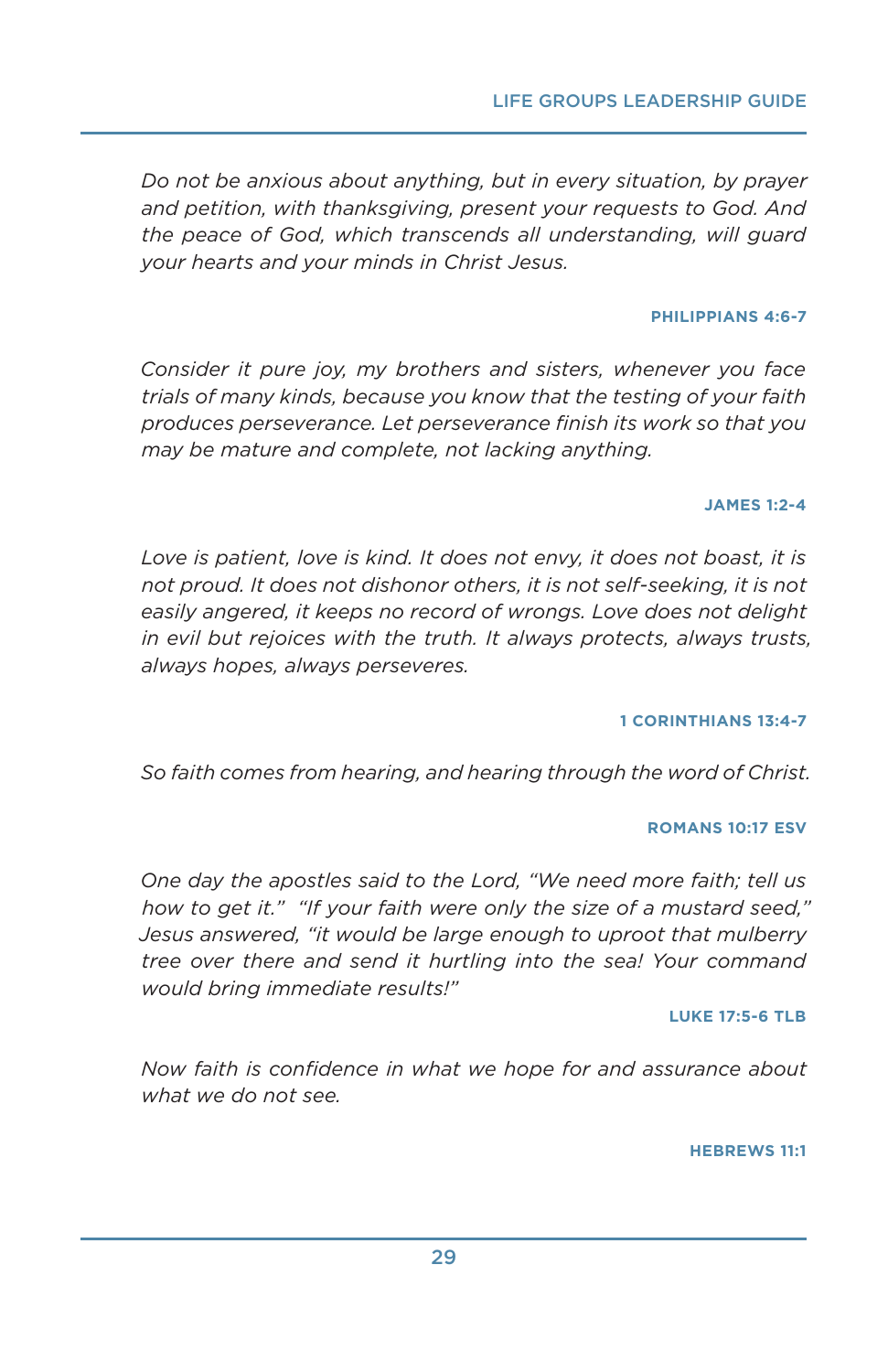*If any of you lacks wisdom, you should ask God, who gives generously to all without finding fault, and it will be given to you.*

#### **JAMES 1:5**

*Where there is no guidance, a people falls, but in an abundance of counselors there is safety.*

#### **PROVERBS 11:14 ESV**

*So now there is no condemnation for those who belong to Christ Jesus. And because you belong to him, the power of the life-giving Spirit has freed you from the power of sin that leads to death.*

#### **ROMANS 8:1-2 NLT**

*"Come now, let us settle the matter," says the Lord. "Though your sins are like scarlet, they shall be as white as snow; though they are red as crimson, they shall be like wool.*

#### **ISAIAH 1:18**

*Brothers and sisters, we do not want you to be uninformed about those who sleep in death, so that you do not grieve like the rest of mankind, who have no hope. For we believe that Jesus died and rose again, and so we believe that God will bring with Jesus those who have fallen asleep in him.*

**1 THESSALONIANS 4:13-14**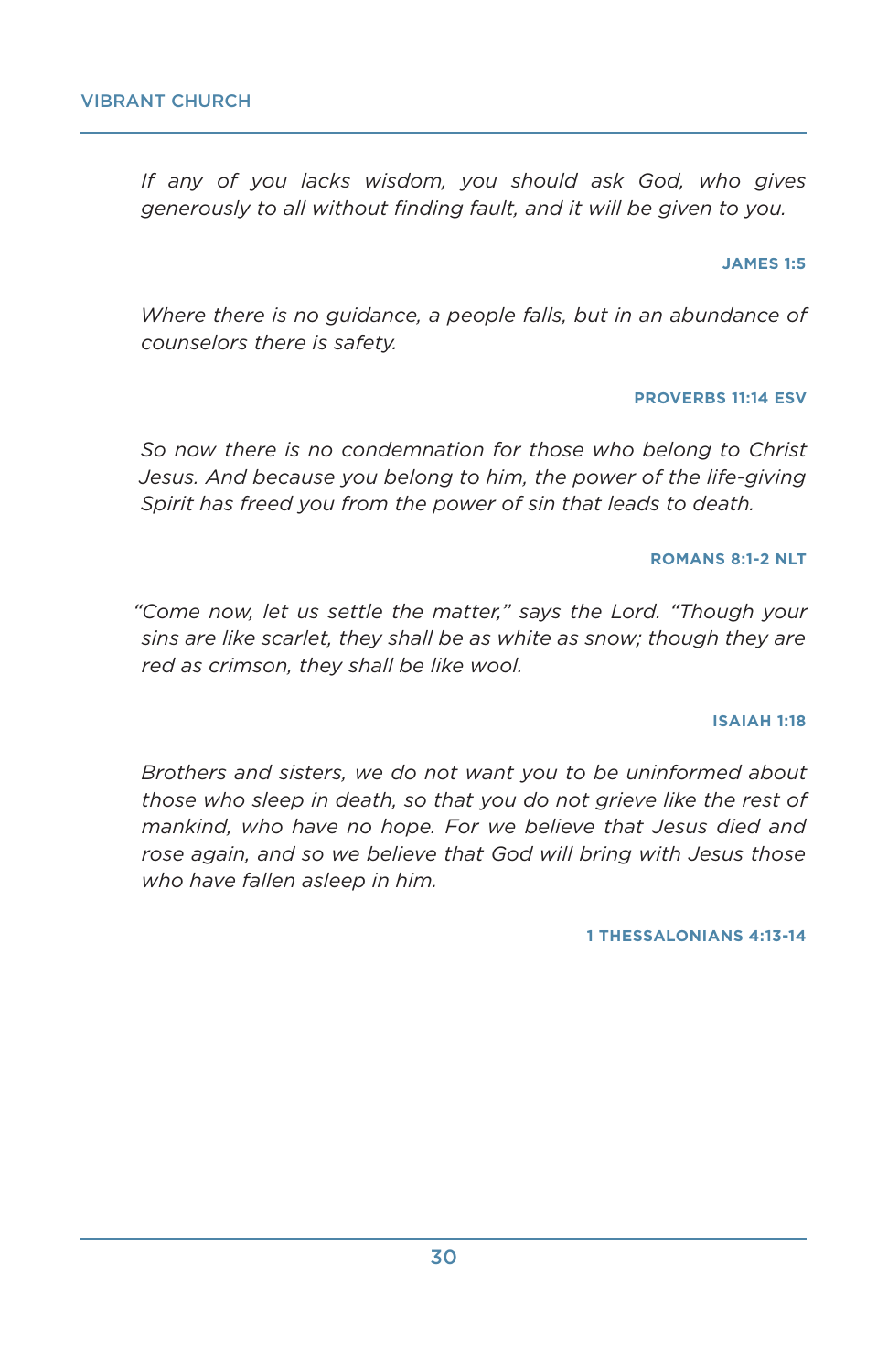### LIFE GROUPS LEADERSHIP GUIDE